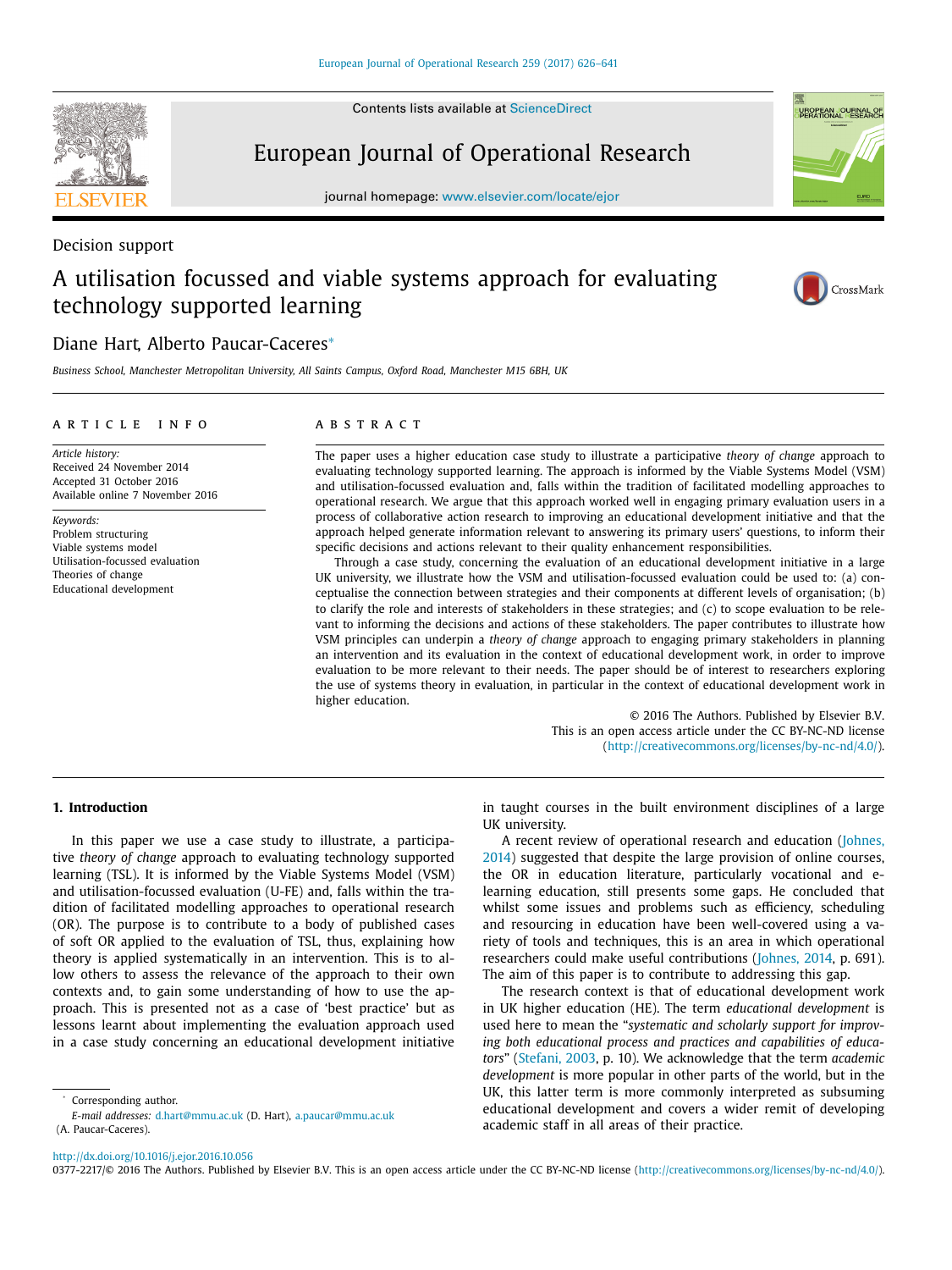<span id="page-1-0"></span>The paper is organised as follows: in the next section, we conduct a review of relevant literature to explain the rationale for the approach used in the case study. In [Section](#page-5-0) 3, we provide some background to our case study, a complex educational development initiative in a large UK university. In [Section](#page-6-0) 4, we describe the facilitated approach used with the university's stakeholders. In [Section](#page-7-0) 5, we illustrate how the VSM principles were used to guide this facilitation and explain how this was found to be helpful. In [Section](#page-10-0) 6, we discuss the results from the evaluation and reflect on the experience of implementing the approach. [Section](#page-13-0) 7 provides our concluding remarks with some implications for future research.

# **2. Background literature**

In this section, we explore the quality landscape in UK higher education, review research in TSL and consider the methodologies used in relation to what has been learnt. We draw from theory about intervention evaluation and systems thinking to assess its suitability for evaluating TSL to inform quality enhancement decisions and actions. In particular we consider program evaluation, utilisation-focussed evaluation, and facilitated modelling as approaches that bring to the fore the evaluation of the relationship between human activity and outcomes, the relevance of the evaluation to its intended users and the engagement of stakeholders. We discuss the interest in and relevance of using the concept of viable systems in modelling educational processes to guide the evaluation of TSL. We conclude this section with a summary of the arguments that justify the approach that will be illustrated in our case study.

#### *2.1. Quality in UK higher education*

It is a statutory requirement that the quality of HE provision in the UK be evaluated to provide accountability for government investment. This investment acknowledges the strategic importance of developing higher level skills needed in the UK labour market for it to remain competitive in a global market. The expectation is that institutions are adaptable and responsive to emerging skills needed by employers and to stakeholders' needs in the ways in which educational provision is met [\(UKCES,](#page-15-0) 2014). At the time of writing this paper the regulatory framework and process for oversight is in a period of significant change (Business, Innovation, & Skills [Committee,](#page-14-0) 2016; [DBIS,](#page-14-0) 2016).

A key challenge for the UK HE sector has been developing evaluation that informs improvement for a diverse group of stakeholders. Historically, there have been arguments that too much emphasis has been placed on driving improvement in UK HE through quality assurance (QA) activity at the expense of quality enhancement (QE) [\(Harvey,](#page-14-0) 2005; Harvey & [Williams,](#page-14-0) 2010a, b). One of the main criticisms associated with QA activity in UK HE is its focus on a set of externally determined parameters that can be compared across institutions. This is framed by a *student as customer* perspective, with universities considered as businesses competing in a market [\(Houston,](#page-14-0) 2007, 2008a). This is a view being reinforced by current changes in the sector (DBIS, 2016). Hence, one source of data for this [comparison](#page-14-0) is a national student satisfaction survey, often mirrored by internal surveys at different levels or organisation (course, department, faculty). These standardised surveys are often unpopular with [staff \(Bamber](#page-13-0) & Anderson, 2012), and student responses low (Nair, Adams, & Mertova, 2008). Whilst the purpose of these surveys is also [purported](#page-14-0) to be to inform decisions about improving the student experience and student learning [\(Harvey,](#page-14-0) 2003), they focus on a narrow range of generic aspects of their experience, such as assessment and feedback and student support, and there is limited qualitative data to help in the interpretation of the reasons for students' responses. It is therefore argued that this data is inappropriate for helping educators understand how their efforts support student learning in a specific context [\(Harvey,](#page-14-0) 2002; [Houston,](#page-14-0) 2008a). In particular, this approach is questioned for its value in providing information usable at local level given the variability in local context (Ashby, [Richardson,](#page-13-0) & Woodley, 2011; [Harvey,](#page-14-0) 2003; Williams & [Cappuccini-Ansfield,](#page-15-0) 2007) and between subject disciplines (Gibbs, 2010).

In the recent context of external quality review of UK HE institutions, academic quality is described as "*how well the learning opportunities made available to students enable them to achieve their award*" [\(QAA,](#page-15-0) 2012). The focus is on the transparency of policies and procedures, and the effectiveness of institutions' own approaches to monitoring, evaluation and improvement [\(QAA,](#page-15-0) 2015). The specific internal approaches that institutions use for this are not prescribed. However, this notion of academic quality implies making judgements about the relationships between processes and outcomes in the educational context. It has been argued that this, and the accountability to multiple stakeholders, means that quality criteria can be difficult to precisely specify and measure due to the increasing [complexity](#page-14-0) this brings [\(Gibbs,](#page-14-0) 2010; Houston, 2007, 2008a).

An approach now widely relied on for quality enhancement in HE is for new academic staff to undertake professional development to become reflective practitioners actively engaged in experiential learning [\(Kolb,](#page-14-0) 1984; [Schön,](#page-15-0) 1983) to inform improvement in their practice. This approach assumes change to be driven by individuals continually testing and improving their (often implicit) theories about the relationship between their activity and its effects in their local contexts. This has been argued to be too simplistic because it neglects to consider both the wider context of simultaneous change initiatives, and the more complex social and political influences on developing and sharing a concept of good practice (Trowler, [Fanghanel,](#page-15-0) & Wareham, 2005). A more systematised and formalised approach to the inquiry through educational action research has been recommended for building capacity, improving rigour and developing transferable knowledge (Kember, 2002; [Marks-Maran,](#page-14-0) 2015). Others have suggested that for organisational change to occur, this process needs to be undertaken and organised at the collective level [\(Biggs,](#page-13-0) 2001; [Vince,](#page-15-0) 2002). Whilst some progress has been made with this aspiration (Bruce, Flynn, & [Stagg-Peterson,](#page-13-0) 2011), collaborative research has also been found to be challenging in this context, particularly around issues such as establishing amongst collaborators a shared vocabulary, goal [\(Jacobs,](#page-14-0) 2016) and perception of importance and relevance of the research [\(Greenbank,](#page-14-0) 2007).

#### *2.2. Technology supported learning and its evaluation*

The use of technology in learning, teaching and assessment has become an important dimension of UK higher education strategy [\(HEFCE,](#page-14-0) 2009), and hence educational development work. The most recent (at the time of writing) of a periodic survey that monitors trends in this context [\(Walker](#page-15-0) et al., 2014) reported that *enhancing the quality of learning and teaching* is the primary longitudinal driver for using technology, but *lack of academic staff knowledge* was the second most important barrier to developments in this area (after *lack of time*). It has been argued that this lack of knowledge is due to existing evaluation and research not being based on appropriate assumptions of learning as complex socially constructed activity [\(Bennett](#page-13-0) & Oliver, 2011; Cox & [Marshall,](#page-14-0) 2007; [Oliver,](#page-14-0) 2011). Whilst the term *technology enhanced learning* is gaining favour over the term *e-learning* with its emphasis on added value to the learning process, there continues to be lack of clarity and debate about what exactly is meant by *enhancement* and how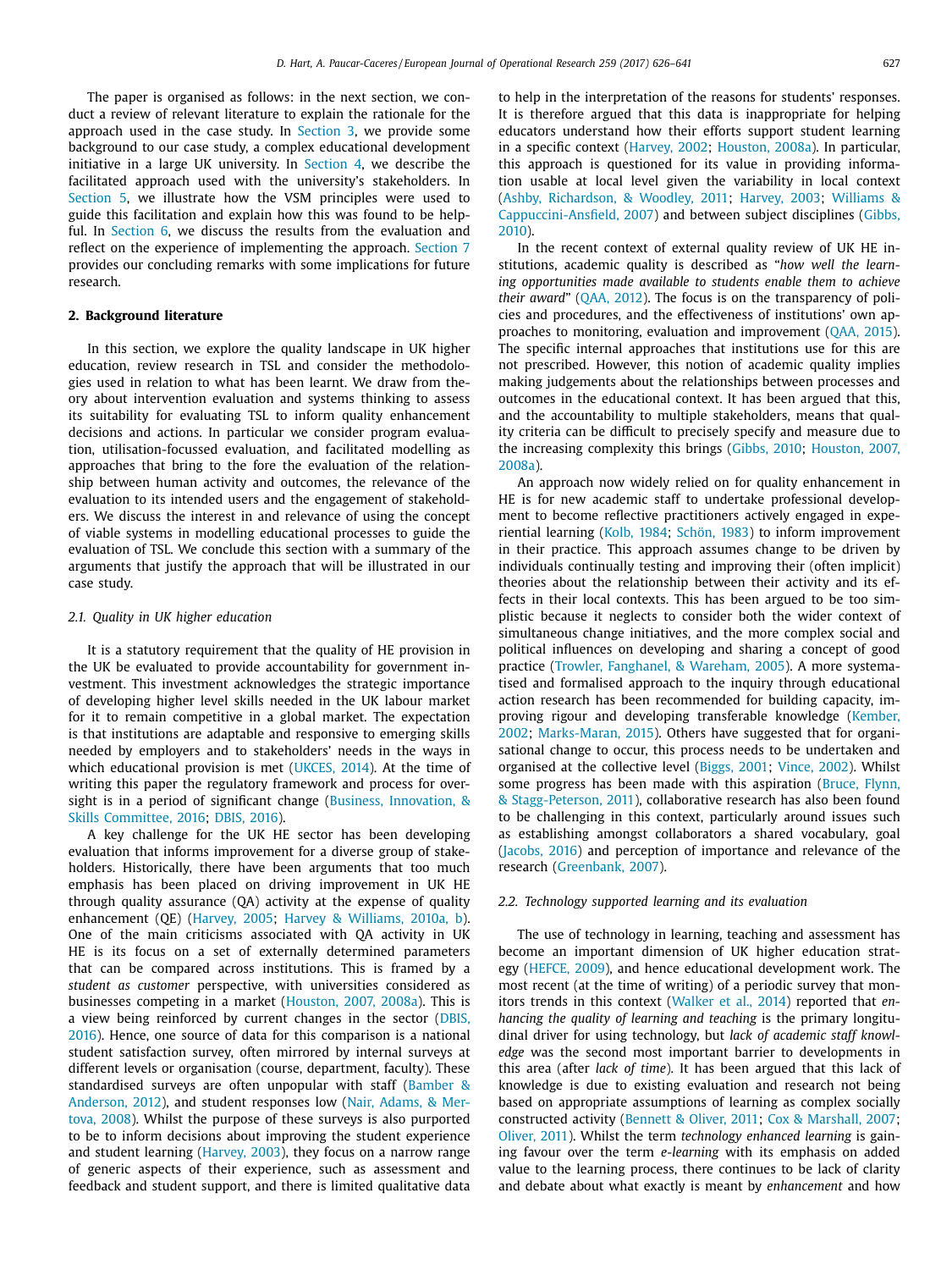<span id="page-2-0"></span>this is evaluated to inform good practice (Cox & [Marshall,](#page-14-0) 2007; [Kirkwood](#page-14-0) & Price, 2014). In this paper, we have favoured the term *technology supported learning* as denoting an intention to *facilitate* the learning *process* in some way.

Research in this field has been criticised for its focus on specific practical problems such as the use of particular tools in specific contexts, with weak relationship to theory [\(Bennett](#page-13-0) & Oliver, 2011). Examples that illustrate this point are student surveys about:

- (a) Their experiences of the usability and accessibility of the technology used (Kim & Lee, [2008\)](#page-14-0).
- (b) The generic benefits of using technology (e.g. time management, revisiting content) [\(Henderson](#page-14-0) et al., 2015).
- (c) Strategies for using [technology](#page-15-0) to support learning (Wan, Compeau, & Haggerty, 2012).

A qualitative study involving interviews with both teachers and students about their experiences of using a new virtual learning environment (VLE) provided some insight into the reasons for perceived benefits and strategies used across the institution as a whole [\(Heaton-Shrestha,](#page-14-0) May, & Burke, 2009). However, all of these evaluations seem to be aimed at discovering some generalisable outcomes of fairly generic uses of technology implemented at institutional level, rather than helping practitioners understand how their specific interventions with technology work.

There is an emerging interest in learning analytics using data held in learning management systems and VLEs to identify patterns of user behaviour and its correlation with demographic and/or assessment data [\(Picciano,](#page-14-0) 2012; [Siemens,](#page-15-0) 2013). This can be used to indicate students at risk of dropping out or failure, to inform activity and resource allocation to be directed appropriately towards supporting students and improving retention and [progression](#page-14-0) (De [Freitas](#page-14-0) et al., 2015; Fritz, [2011;](#page-14-0) McFadyan & Dawson, 2012; Mogus, [Djurdjeviv,](#page-14-0) & Suvak, 2012). Again, those conducting this type of research acknowledge its limitation in terms of demonstrating the relationship between specific strategies used and learning (Verbert, Duval, Klerkx, [Govaerts,](#page-15-0) & Santos, 2013) and providing meaningful data to inform practitioners in improving their own teaching strategies [\(Dringus,](#page-14-0) 2012).

Whilst there has been some discussion and conceptual contributions to HE research about the need for systems approaches in quality processes (Davis & [Sumara,](#page-14-0) 2005; Houston, 2007, 2008a, 2008b; [Radford,](#page-15-0) 2006) and more [specifically](#page-14-0) in the context of TSL (Ellis & [Goodyear,](#page-14-0) 2010), it has been argued that there is limited evidence to support the utility of these approaches and, that further research is needed [\(Houston,](#page-14-0) 2008a).

Examples of uses of systems thinking and practice in this field have been:-

- (a) To stimulate debate amongst stakeholders about priorities for change at [institutional](#page-14-0) and sector level (Houston, Robertson, & Prebble, 2008; [Houston](#page-14-0) & Paewal, 2013).
- (b) To explore (through survey data) use, experience and perceptions of usefulness of an implemented, institution-wide, e-learning system from both students' and teachers' perspectives [\(Alexander](#page-13-0) & Golja, 2007).
- (c) To participatively develop the evaluation criteria to be used in the evaluation of an institution-wide managed learning system (Hardman & [Paucar-Caceres,](#page-14-0) 2011).

Systems thinking underpins the concept of *constructive alignment* [\(Biggs](#page-13-0) & Tang, 2011), a framework now commonly used to guide practitioners in designing teaching and assessment strategies to help learners achieve specific learning outcomes in context. The authors' advice to evaluate implemented strategies using evidence readily available that "*is relevant and sufficient for your purposes*" [\(Biggs](#page-13-0) & Tang, 2011, p. 286) might be helpful in guiding individuals in their reflective practice, but is rather simplistic for the application to more complex, collaborative action research. It has also been criticised for treating teleology too simplistically in terms of the relevance of desired learning outcomes to the wider environment (Lee, [2014\)](#page-14-0). A more recently proposed systems framework for evaluating [computer-supported](#page-13-0) collaborative learning (Barros-Castro, Córdoba-Pachón, & Pinzón-Salcedo, 2014) also took as a starting point the definition of learning purposes from the teachers' perspective, neglecting to make explicit the rationale for how these were being shaped through connection with the wider environmental context. This research used a number of methods applied to a real case (e.g. surveys, analysis of VLE content and tracking data, minutes of meetings), but was also limited in qualitative data to provide rich insight into how the process was socially constructed. These limitations were acknowledged in the recommendations for future research to include a wider concept of beneficiary (rather than primarily students), to develop deeper understanding of stakeholder perspectives, and to consider influence of the process on the wider context.

## *2.3. Program evaluation*

Program evaluation, also termed intervention evaluation, is intended to inform decisions about improvement action in specific situations of interest, with emphasis on developing understanding about process. Typically this involves iterative implementation and testing of 'theories' about patterns and relationships between components (e.g. people, activities, resources) and outcomes in these situations. Hence, terms in common use in early theory and practice were *theory-based* [\(Weiss,](#page-15-0) 1972, [1997\)](#page-15-0) or *[theory-driven](#page-14-0)* (Chen, 1990) evaluation.

[Patton](#page-14-0) (2012) argues that these terms may imply testing of wider social science theory, and that the term *program theory* is more meaningful in describing the connections stakeholders make about what and how things work in their specific contexts. The latter is argued to require both a *theory of action* (implementation theory) and a *theory of change*, where the theory of change is considered to be concerned with assumptions about the central process(es) driving change and the theory of action is concerned with the specific strategies used to activate this change in a specific context [\(Funnell](#page-14-0) & Rogers, 2011). For example, in learning processes the theory of change might be informed by pedagogical theory such as experiential learning theory [\(Kolb,](#page-14-0) 1984). This makes the assumptions that we learn by engaging in some real world experience, and evaluate and reflect on our experience to make sense of what happened, which can inform our future decisions and actions. The theory of action would be concerned with more specific intervention strategies used by teachers to engage their target learners in real world experience anticipated to lead to some desired learning outcomes relevant to preparing them for some future situation they may face. A program theory *may* be informed by wider social science theory and its testing *may* contribute to this theory [\(Patton,](#page-14-0) 2012).

Acknowledging the variations in terms and their meaning and usage, this type of evaluation has been described broadly as "*any evaluation strategy or approach that explicitly integrates and uses stakeholder, social science, some combination of, or other types of theories in conceptualising, designing, conducting, interpreting, and applying an evaluation*" *(*Coryn, Noakes, [Westine,](#page-14-0) & Scröter, 2011: 201)*.*

From a realist perspective (e.g. [Pawson,](#page-14-0) 2006; Pawson & Tilley, 1997) the aim of evaluation is to discover context, [mechanism](#page-14-0) and outcome configurations that work in interventions through iterative implementation and evidence-based evaluation. There is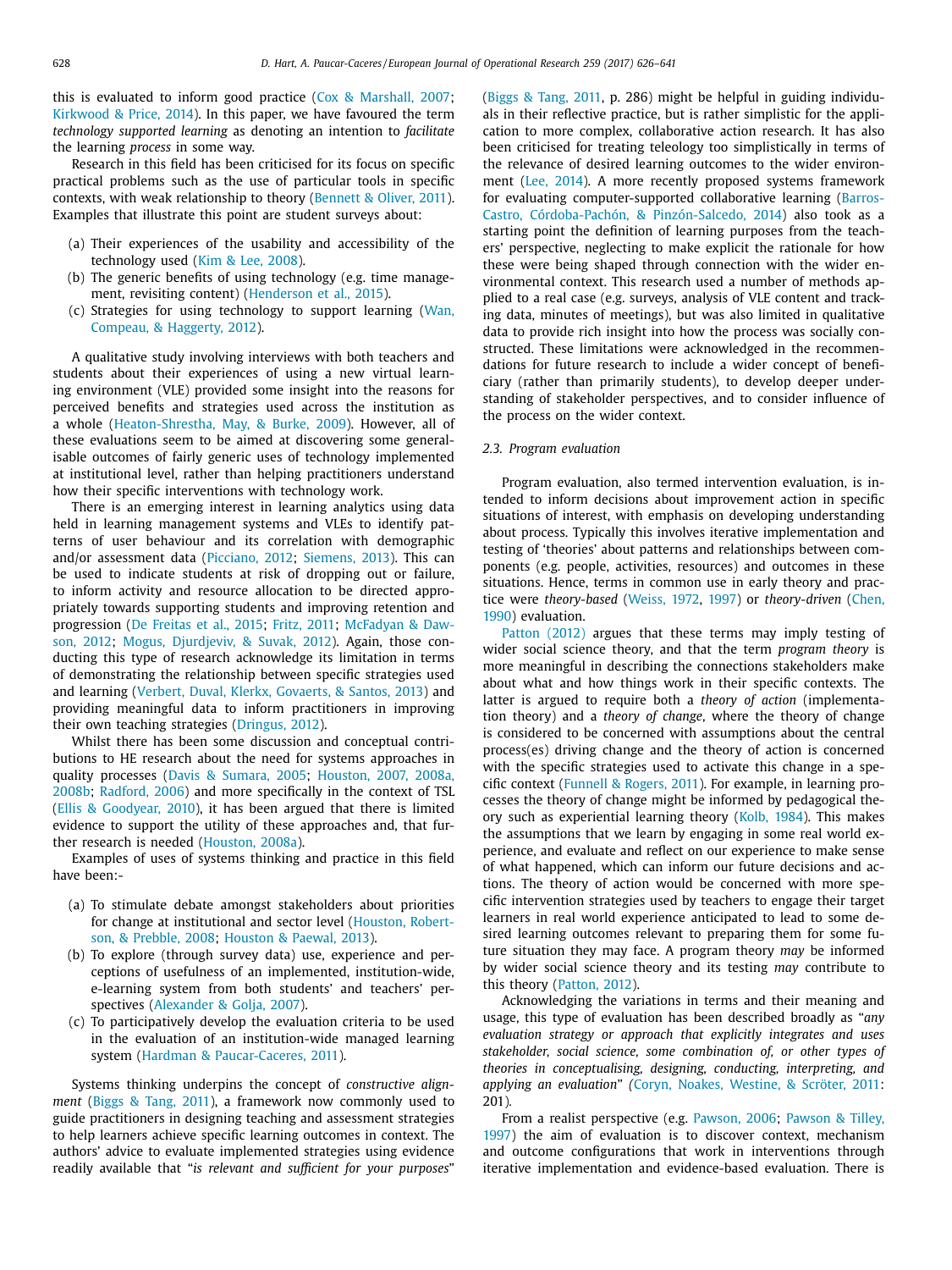recognition of the need to understand complexity in terms of multiple factors in causation, non-linearity of change, and emergent outcomes (both intended and unintended) [\(Westhorp,](#page-15-0) 2012, 2013). As a consequence, there is an emerging preference for the term *contribution* rather than *attribution* when discussing relationships between processes and their outcomes, and contribution analysis which aims "*to make credible causal claims about the contribution an intervention is making to observed results*" [\(Mayne,](#page-14-0) 2012, p. 270). In this context, the theory of change is considered as a *postulated causal package* [\(Mayne,](#page-14-0) 2012).

The main criticism of this realist perspective is that it does not take into sufficient consideration the role of different stakeholders' subjective perspectives in both shaping and interpreting *mechanisms*. It has been argued that many of these types of evaluations focus on activity, outcomes and context configurations in such a way that they only access data that enables plausible inferences to be made about *what* works (or not). *How* interventions work may be hidden as the activity of those involved is influenced by their subjective beliefs, values, motivations, interpretations [\(Astbury](#page-13-0) & Leeuw, 2010; [Weiss,](#page-15-0) 1997). Realist evaluation may seek stakeholder perspectives in guiding the focus of the evaluation and as sources of data, for example about their experiences, and use different methods to access this data. However, it is uncritical about who decides what counts as *intervention success*, how this could or should be achieved, and the influence this will have on stakeholder participation in both the intervention being evaluated and the evaluation activity, and hence what is learnt.

From constructivist and social constructionist perspectives evaluation attempts to take into considerations stakeholders' differences in motivations and perspectives on what counts as success and their role in achieving it at the outset. This is to acknowledge that these differences affect not only the outcome(s) of the activity or intervention being evaluated, but also its evaluation (Connell & Kubisch, 1998; Guba & [Lincoln,](#page-14-0) 1989). [Stakeholders](#page-14-0) are involved in negotiating the scope and criteria for the evaluation, and sometimes acceptable thresholds for these criteria, on the assumption that there is more likelihood that that the intervention will be successful if the stakeholders can agree on the meaning of success and the criteria by which it will be judged, *and* commit to achieving it. There is no assumption about consensus being reached, only that if there are issues causing conflict these are highlighted and can be an issue of relevance to explore in the evaluation.

For OR interventions these two positions have been differentiated as *expert* and *facilitated* modes with the following assumptions (Table 1):

#### **Table 1**

Comparison of [assumptions](#page-14-0) for expert and facilitated modes of OR (Franco & Montibeller, 2010, p. 491).

| Expert mode assumptions                | Facilitated mode assumptions           |
|----------------------------------------|----------------------------------------|
| Problems are 'real' entities           | Problem are socially constructed       |
| Analysis should be objective           | Subjectivity is unavoidable            |
| Clients want 'satisficing' solutions   | Clients want optimal solutions         |
| Implementation of scientifically based | Participation increases commitment for |
| analysis is straightforward            | implementation                         |

The expert mode is aligned with the realist position that change can be driven by experts responsible for framing the problem correctly, deciding success criteria, and gathering and interpreting data about these criteria to recommend solutions. The facilitated mode is aligned more closely with the social constructionist position that change is dependent on the actions of those involved in the situation of interest, in turn influenced by their subjective perceptions of problems and solutions. In this mode, the consultant facilitates a participative process of modelling to guide intervention and inquiry. Neither mode is advocated as 'best', only that the facilitated mode works better to inform strategic decisions in complex social situations. It is also acknowledged that using a facilitated mode in OR interventions does place constraints on the approach used (e.g. methods, models) and that further research is needed about the issues to inform the development of OR methodologies (Franco & [Montibeller,](#page-14-0) 2010).

In both PPE and U-FE the theory of change is not 'truth' about reality but a model that "*must be useful for those that have created it and [comprehensive](#page-14-0) and engaging for others who will use it*" (Funnell & Rogers, 2011, p. 241), acting as "*an agile heuristic*[" \(Funnell](#page-14-0) & Rogers, 2011, p. 79) in guiding action in the direction of improvement. As such, the model will evolve as inquiry progresses. A good model has been described as "*one that contains sufficient knowledge and information to help the client group find a way forward*" (Franco & [Montibeller,](#page-14-0) 2010, p. 494). It is modelling and model use that is argued to be what distinguishes facilitated modelling from other change facilitation processes and characterises it as OR practice (Franco & [Montibeller,](#page-14-0) 2010). Models take various formats and can be used for different purposes and at different stages of intervention (communication, engaging stakeholders, planning, guiding management, monitoring and evaluation) and represent different content and detail for different purposes. In program evaluation, theory about process is often modelled into a visual representation referred to as a *logic model*. This is the conceptual model that aids communication about the activity being evaluated and frames debate and decisions about data generation, analysis, and interpretation. There is no prescribed format for this model, but users need to be critically reflective about the choice as it "*can [] affect the way we think about a program theory and can shape it*[" \(Funnell](#page-14-0) & Rogers, 2011, p. 32). These models are often criticised for representing change as a linear, unidirectional process. [Fig.](#page-4-0) 1 provides a simplified representation of this linearity and unidirectionality in the relationships and connections.

Participative and facilitated approaches have also attracted some criticism (Mason & [Barnes,](#page-14-0) 2007; [Pawson](#page-14-0) & Tilley, 1997; [Ulrich,](#page-15-0) 1987) for their assumption that all perspectives should be 'swept in', whether it is appropriate to involve all stakeholders, or even possible to identify all stakeholders, without first determining the scope of the evaluation or privileging someone's perspective on stakeholders. There are also questions raised about when negotiation of scope and criteria should cease, or who decides this. It has also been argued that they emphasise initial modelling over testing and critique of how the [intervention](#page-13-0) works in practice (Blamey & Mackenzie, 2007). In situations of complexity and uncertainty, it also may not be possible to agree thresholds or targets for key indicators of success, as there will be no prior experience or base level data to inform this judgement [\(Patton,](#page-14-0) 2012). Hence, a systematic literature review of theory of change approaches to evaluation spanning 20 years concluded that more published cases of these type of evaluations are needed explaining "*how the approach is enacted, procedures and analytic frameworks, and the subsequent use of evaluation results*" [\(Coryn](#page-14-0) et al., 2011, p. 216).

#### *2.4. Systems thinking and program evaluation*

It has been acknowledged for some time now that the theoretical fields of evaluation and systems have largely been developing separately despite sharing "*many experiences, concepts, goals, even attitudes*" (Imam, LaGoy, & [Williams,](#page-14-0) 2007, p. 3) and "*drawing on some of the same philosophical, sociological, and scientific developments*" [\(Hummelbrunner,](#page-14-0) 2011, p. 399).

Three important concepts that have been argued to be important in categorising inquiry as systemic [\(Hummelbrunner,](#page-14-0) 2011; [Imam](#page-14-0) et al., 2007):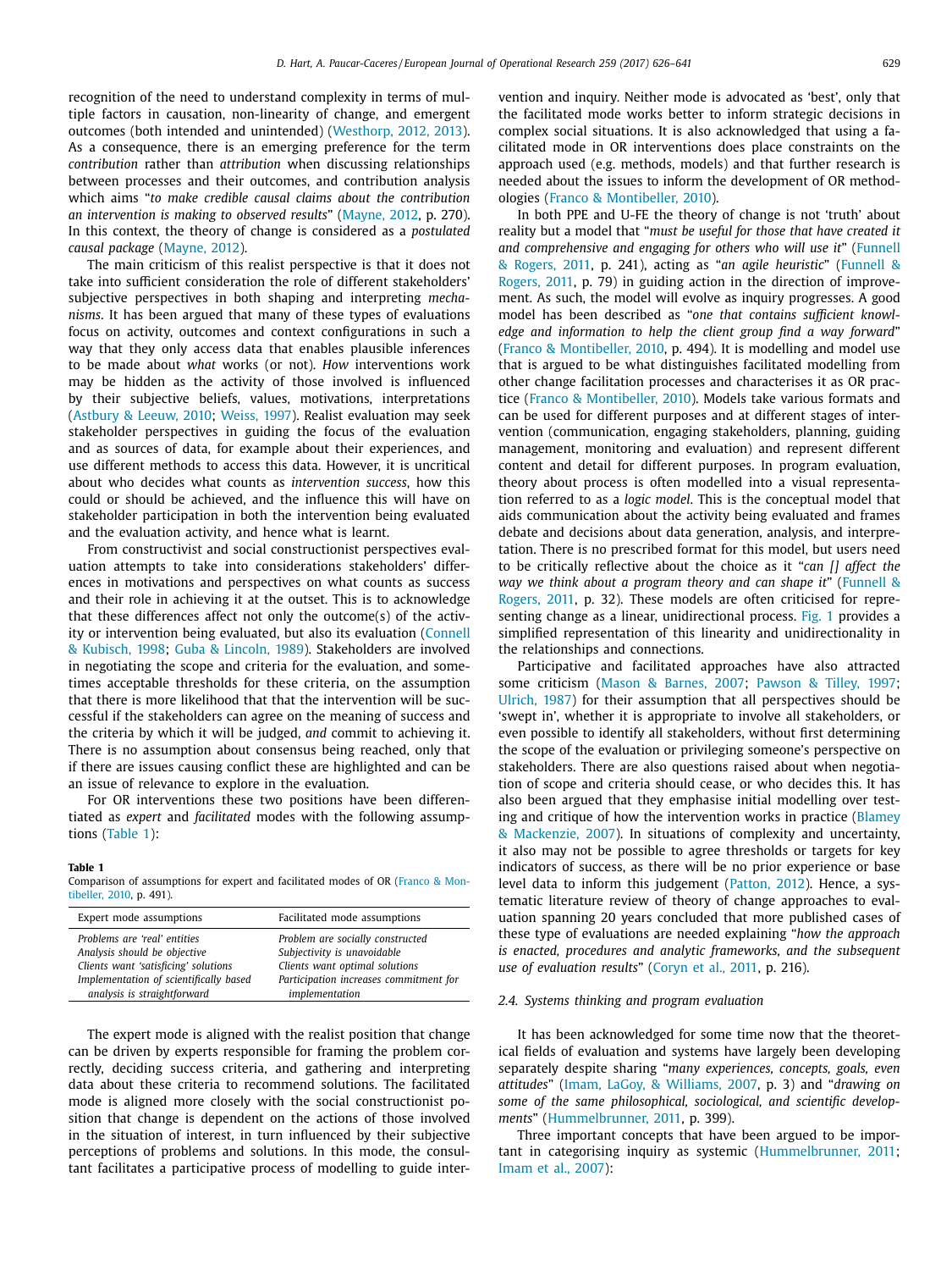<span id="page-4-0"></span>

**Fig. 1.** Basic logic model.

- (a) Perspectives: the assumption that a situation of interest can be viewed from different perspectives.
- (b) Boundaries: the assumption that these perspectives will reflect value judgements about what/who to include in the scope of interest.
- (c) Entangled systems: the assumption that these perspectives will reflect value judgements about how boundaries are nested and connected.

It has been argued that *systemic* is often interpreted as consideration of "*every component of that situation plus its context, plus its environment"* but sometimes is useful to think that a systemsbased approach to evaluation it is concerned with "*what can reasonably left out of the enquiry*" [\(Imam](#page-14-0) et al., 2007, p. 8). Therefore, *boundary* setting for any inquiry involves deciding what relevant knowledge is and who is relevant in generating it and having a stake in it. It involves consideration of issues such as the purpose, decision makers, actors, activities, measures of performance, and context for both the situation of interest *and* its evaluation, and consideration that these judgements are made from a particular viewpoint [\(Churchman,](#page-14-0) 1971; [Midgley,](#page-14-0) 2000, [2007\)](#page-14-0).

Both purposeful program evaluation (PPE) (Funnell & Rogers, 2011) and [utilisation-focused](#page-14-0) evaluation (U-FE) [\(Patton,](#page-14-0) 1986, [2012\)](#page-14-0) consider the purposeful nature of evaluation, starting from the assumption that evaluation is informing decisions and actions of its primary users. They therefore prioritise the need for evaluation findings to be credible and actionable, providing direction and reducing uncertainty *for these users*. The evaluator role is considered as facilitator working with these users in boundary setting for the inquiry. The primary users decide the evidence that will be credible in leading to plausible theory of change, and hence inform their action. It is their interpretations of a current situation and the need for change that becomes privileged in the theory building and testing process. This does not mean other stakeholders' perspectives are not important in informing this theory, but considering who these stakeholders are and their role in the evaluation is a decision made in the initial boundary setting process about appropriate design of the evaluation to answer its questions and achieve its purpose for its primary users [\(Patton,](#page-14-0) 1986, [2012\)](#page-14-0). These authors also encourage the use of systems thinking in situations of complexity, to guide questions about "*how things are connected*" rather than "*does a cause b*" [\(Patton,](#page-14-0) 2012, p. 250), and to guide exploration of different perspectives in socially constructing these connections.

From a systems perspective, the role of a model is to facilitate the process of boundary critique, of how boundaries, relationships, teleology etc. of activity are perceived by different stakeholders. In social interventions, their role is to inform debate and decisions about improvement action, therefore very much aligned with the concept of facilitated modelling in OR. In program evaluation the importance of modelling is emphasised in "*clarifying program boundaries"* and helping participants visualise "*where the program sits in, interacts with, influences, and is influenced by the wider context*" [\(Funnell](#page-14-0) & Rogers, 2011, p. 150). Typical questions guiding boundary critique of the model concern: *relevance to whom?*; *for what purpose*?; and *how has this been determined*?

In the soft OR and problem structuring methods literature some authors have found that it can be a challenge to engage and develop practitioners in appropriate methods to use in managing complex situations [\(Ackermann,](#page-13-0) 2011; [Midgley,](#page-14-0) 2007).

# *2.5. The Viable Systems Model (VSM) and the evaluation of technology supported learning*

In the educational development literature, there has been some interest in using biological and ecological systems metaphors to explore the dynamic and dialectic complexity of change and adaptation processes in education (Ellis & [Goodyear,](#page-14-0) 2010; Radford, 2006). This reflects a [perspective](#page-15-0) that technology "*enables [change] to happen but it also affects people's expectation about what is normal and possible*" (Ellis & [Goodyear,](#page-14-0) 2010, p. 2). These authors advocate that to be responsive to change, approaches need to develop users' self-awareness of how parts are interconnected and the role of communication in the effectiveness of their organisation. However, although the case studies they present do explore learning from the perspectives of both students and teachers using a range of data, they do not explain how systems concepts were systematically used in evaluation.

In the OR literature the Viable Systems Model (VSM) (Beer, 1972, 1979, [1985\)](#page-13-0) has been [frequently](#page-13-0) used as a lens to explore this type of adaptive organisational complexity in a variety of contexts such as: national innovation [\(Devine,](#page-14-0) 2005); public sector planning [\(Clemens,](#page-14-0) 2009); virtual enterprises [\(Assimakopoulos](#page-13-0) & Dimitriou, 2006); [environmental](#page-14-0) sustainability (Espinosa, Harnden, & Walker, 2008); purchasing (Azadeh, [Darivandi,](#page-13-0) & Fathi, 2012); disaster response (Preece, Shaw, & [Hayashi,](#page-14-0) 2013, 2015); ecocommunity development [\(Espinosa](#page-14-0) & Walker, 2013); service management [\(Badinelli](#page-13-0) et al., 2012), policing [\(Brocklesby,](#page-13-0) 2012) and planning [information](#page-14-0) systems in a UK Police Authority (Kinloch, Francis, Francis, & Taylor, 2009).

These examples discuss and illustrate the usefulness of the model in organising thinking about human activity in terms of the roles and relationships and the communication channels between them and how these are working in an organised way to manage change [\(Espinosa](#page-14-0) & Walker, 2013; [Preece](#page-14-0) et al., 2013). However, cybernetic concepts and the language used in the VSM have also been found to be difficult for [non-experts](#page-14-0) to grasp (Espinosa & Walker, 2013; Espinosa, Reficco, [Martinez,](#page-14-0) & Gyzmán, 2015; Preece et al., 2013) and hence under-used by [practitioners](#page-14-0) (Stephens & Haslett, 2011). Although case studies have been found to help it has been argued that there are few available that provide this guidance "*particularly in relation to some of the more detailed nuances of practice*" [\(Ackermann,](#page-13-0) 2012, p. 652).

There have been some applications of VSM in the education sector. For example, it has been used to try and understand why educational sector reform programs in Latin America experienced disappointing results and to inform a new approach to change [\(Espinosa](#page-14-0) & Jackson, 2002). It has also been found useful in the conceptualisation of a HE curriculum development process to ensure continued relevance of courses in their wider environment [\(Gregory](#page-14-0) & Miller, 2014). However, this latter was not illustrated through the case of an actual intervention and its evaluation. In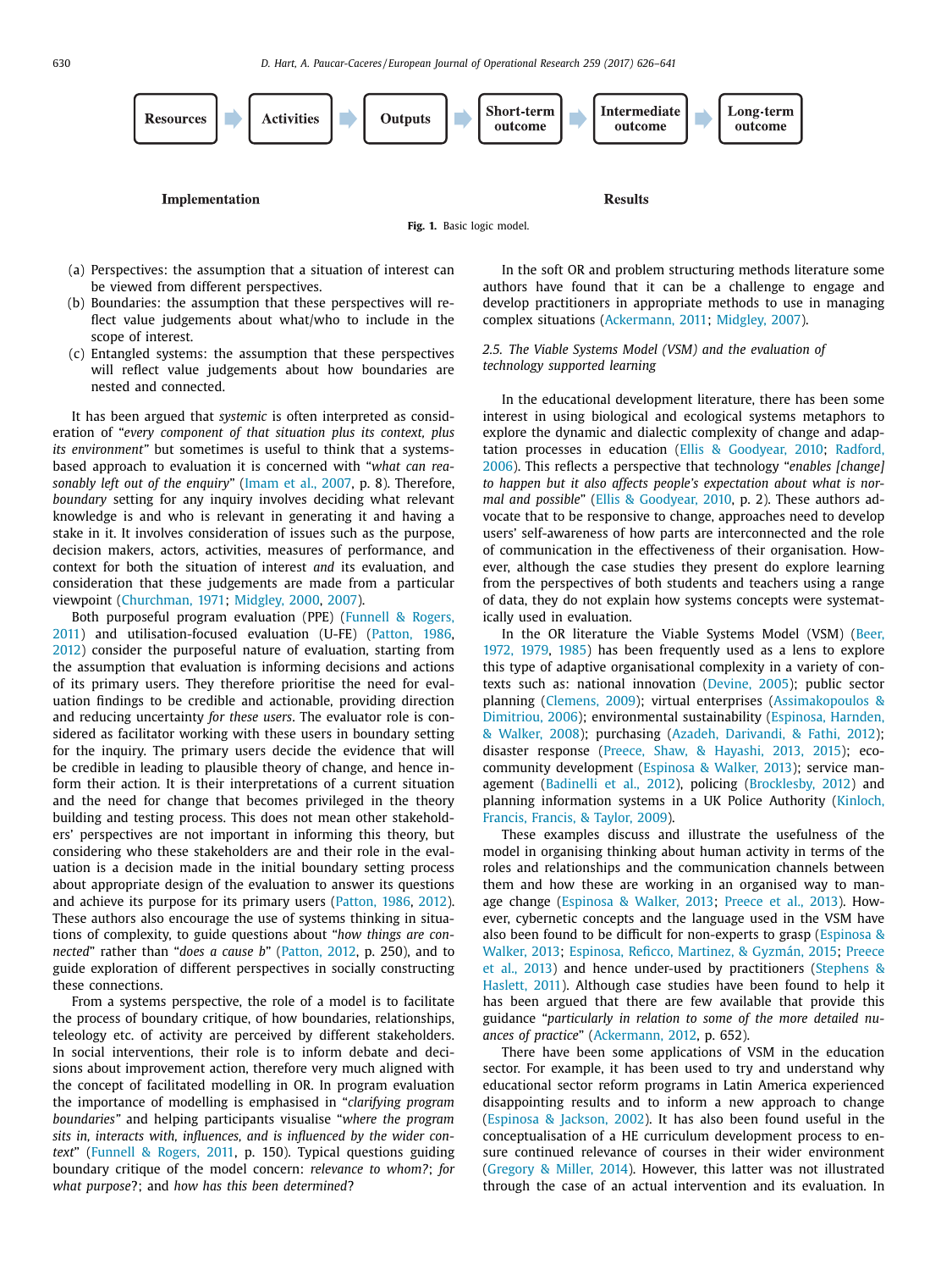<span id="page-5-0"></span>the more specific context of TSL, the VSM has been used as a framework to critique the functionality of prototype e-learning environments and software for their abilities to support the social interactions assumed to be required for social learning processes [\(Britain](#page-13-0) & Liber, 2004). However, we could not find any published cases illustrating its application in the evaluation of implemented TSL strategies, nor its use with a theory of change approach to engaging stakeholders in evaluation. This paper aims to fill those gaps.

#### *2.6. Summary of background literature*

In this section we have attempted to connect the literature from a number of relevant fields to justify that the approach illustrated in the following case study represents an appropriate contribution about the application of OR theory in practice.

Drawing from the quality in HE and educational development literature, we argued that lack of knowledge amongst practitioners of how to effectively use technology to support learning is still an important issue affecting quality enhancement processes. There has been some discussion about the reason for this being the lack of appropriate methodology that recognises the complexity of human interaction that results in learning and the role of technology in this process. Another issue highlighted has been the lack of a formalised, systematic and collective approach to action research in the sector to develop good practice and drive organisational (and sector) change. There has been some interest in applying complex adaptive systems concepts to understanding learning processes in HE, but limited reporting of the evaluation of real cases that make use of these concepts, and particularly so in the context of TSL.

From the evaluation and OR literature, we concluded that a facilitated theory of change approach is based on appropriate assumptions of understanding processes as socially constructed. Such an approach seeks to understand process and inform decisions and actions in the specific situation being evaluated, taking into consideration multiple stakeholder perspectives in both the theory articulation and testing. It can also contribute to the development of wider theory about good practice. However, these assumptions also bring challenges in terms of which stakeholders to involve and how to involve them, who decides this, and how to model the complexity of change and engage stakeholders in this process. More case study research has been called for to develop understanding of the implementation of these types of approaches.

The position we have adopted in this paper is that utilisationfocused evaluation and systems thinking have concepts that offer potential with respect to addressing some of these challenges. U-FE starts from a clear premise that it is a priority to involve the primary users of the evaluation in the facilitated approach, since it is their decisions and actions that the evaluation will inform. Systems thinking encourages the focus of evaluation on human activity, and therefore in the context of TSL helps the evaluation to shift from a techno-centric perspective to one that considers the role of technology in supporting learning and teaching. As we explained in detail in [Section](#page-7-0) 5, VSM has been found useful to organise thinking about communication and information flow in organisations for learning and adaptation, and therefore it particularly resonates as appropriate for the purpose of evaluating educational processes. Whilst there has been some interest in its application in this context, most of the work so far has been conceptual, and we could also find no published examples of them being applied to evaluating the learning and teaching strategies of 'chalk face' practitioners. Their usefulness *has* been demonstrated in other contexts, but one of the challenges has been found to be that of engaging non-expert practitioners in these concepts.

The question therefore framing the case study presented in [Section](#page-1-0) 2 is '*how U-FE and the VSM could usefully underpin a facil-* *itated theories of change approach to evaluating practitioners' learning and teaching strategies*?' We therefore go on to illustrate and discuss this in the application of a real case, drawing particular attention to how this helps generate information relevant to helping practitioners' understand how a specific learning and teaching strategy is working, and the role of technology in it, to inform their decisions and actions for improvement.

#### **3. Background to the case study**

The case study concerns an educational development initiative in taught courses in the built environment disciplines of a large UK University. The educational aim was to provide students with a more authentic learning experience relevant to developing knowledge and skills they would require in their future professional practices such as architecture, town planning, landscaping, and mechanical and civil engineering. The first author was involved in this evaluation as facilitator.

The intervention and its evaluation were considered complex for a number of reasons. The core teaching team involved academic staff from four different academic departments, with one team member designated project leader. They were also supported by a practitioner from the construction industry appointed as visiting lecturer and acting as critical friend, particularly in respect of the employability dimensions of the project. All the students were either on one-year taught postgraduate masters programmes or the final year of four-year undergraduate professional degree programmes.

The wider theory underpinning this initiative was experiential learning theory [\(Kolb,](#page-14-0) 1984; [Schön,](#page-15-0) 1983). To simulate experience students would likely face in their future employed practice, they were required to work collaboratively in multidisciplinary teams on design projects (built structures and landscape) for a real urban development site. Although an initial visit to the development site formed part of the support provided for this task, some of the access to the 'real world' dimensions of the project was needed through electronic resources that could be accessed at any time, by any course member, through the virtual learning environment (VLE). Students were free to independently return to the real physical site as many times as they wished after this initial site visit, but there was no resource available to support repeat visits and due to students' conflicts in availability it was likely impractical for them to return in their groups. An important focus on the evaluation was the effectiveness of these electronic resources in reminding them of the physical attributes of the development site, as well as providing insight into the complexity of the political and social context of its development. In addition to static files and documents such as maps, photographs and planning reports, some bespoke resources had been developed. These included interactive maps with links to site photographs and videos of different stakeholder interviews representing the perspectives of different stakeholder groups (residents, developers, local businesses and local government).

The project team made a successful application for central university resources to help them in the initial stages of developing and embedding this new learning activity and the electronic resources to support it. There was therefore an accountability dimension to the evaluation. The institutional requirement for evaluation was framed by a wider context of quality enhancement at institutional and sector level, and historically the institution had experienced some difficulties in engaging stakeholders in evaluation and generating findings usable by multiple [stakeholders](#page-14-0) (Hart, Diercks-O'Brien, & Powell, 2009).

The case study therefore formed part of an action research project being undertaken by the first author (working within a team of educational developers) to improve the process of engaging academic practitioners in developing and sharing good teach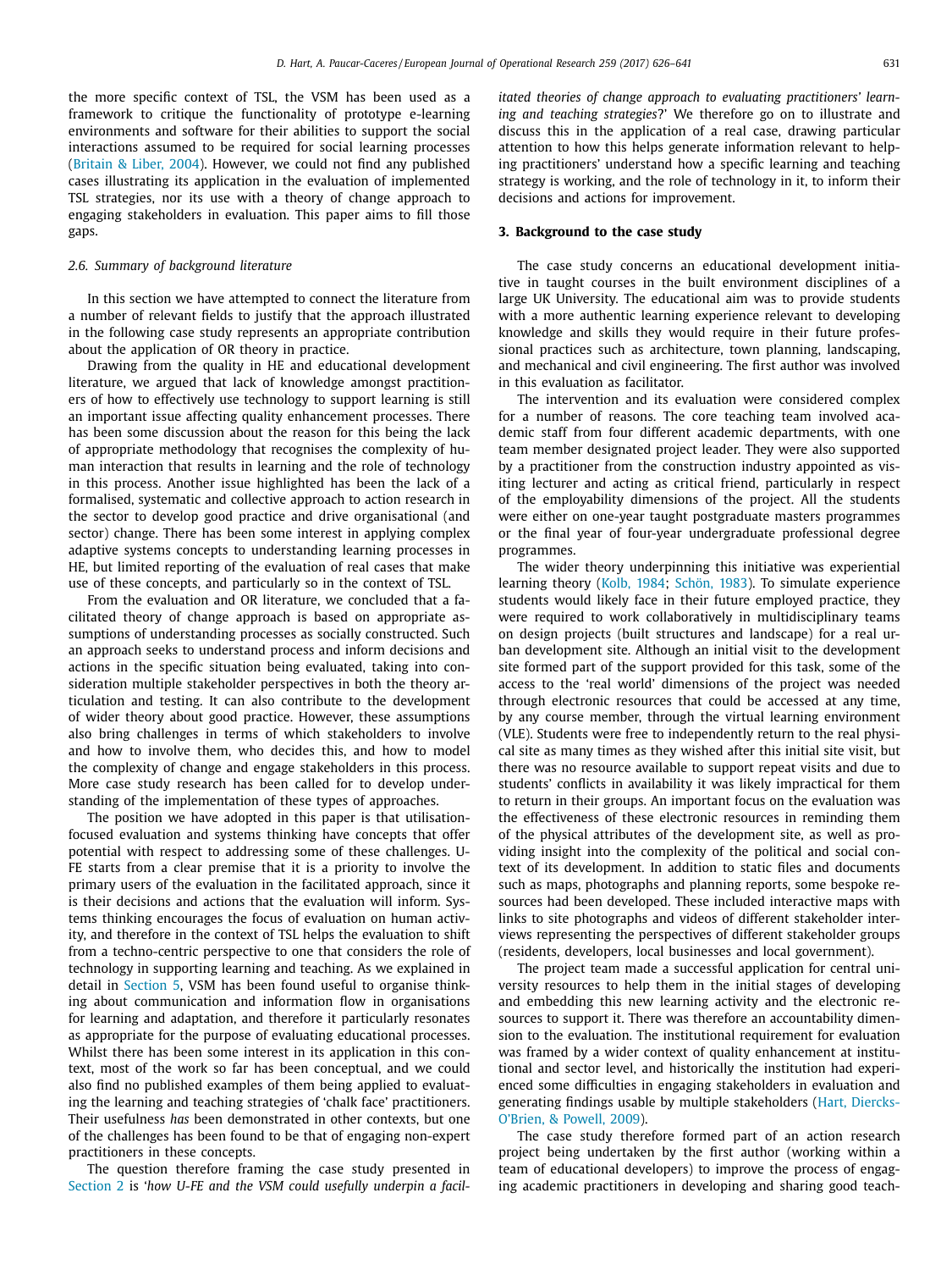<span id="page-6-0"></span>ing practice. A further purpose of the evaluation was therefore developmental [\(Patton,](#page-14-0) 1994), in terms of helping organisational members 'learn how to learn' [\(Argyris](#page-13-0) & Schön, 1996). For accountability purposes, the institutional interest was that the teaching team develop a better understanding of how the initiative contributed to improved outcomes for students and wider institutional change, and that this learning was shared with practitioners outside the initiative. The evaluation therefore needed to serve the interests of multiple clients. It needed to generate information relevant to informing the future decisions and actions of the teaching team, lead to learning relevant to other practitioners that could be shared more widely, and contribute to improving evaluation capacity within the institution.

# **4. Modelling the theory of change: facilitating the intervention with stakeholders**

The model format chosen to engage the teaching team in planning the evaluation was similar to what has been called a *tabulated pipeline* model [\(Funnell](#page-14-0) & Rogers, 2011). A weakness of this type of model is argued to be that it can be too simplistic in representing relationships between components as linear and 1:1 (see [Section](#page-2-0) 2.3), but an advantage can be that they are quite intuitive and easy for non-experts to interpret, which is an important consideration for facilitated approaches. In this case, it is argued that the benefits of a simple approach to visualisation were a primary consideration as it was being used to engage academic staff unfamiliar with this type of evaluation. The premise of the facilitator was that the systems concepts applied as discussed in this paper would help mitigate against these limitations.

The initial draft logic model was prepared by the facilitator based on their interpretation of funding application documents. It is not uncommon practice in program evaluation to make initial drafts from existing documentation [\(Funnell](#page-14-0) & Rogers, 2011). This interpretation was discussed with the project leader, who advised on the other teaching team members that would be considered primary users of the evaluation. These were the leaders of other units who had students that would be participating in the new learning activity. Individual meetings were held with each of these unit leaders to discuss their interpretation of the intervention and the priority issues for evaluation, with the draft logic model guiding discussion about the: (i) rationale for change (including internal and external drivers), (ii) desired and anticipated outcomes providing direction, and the (iii) planned activities, and (iv) resources and contextual factors that they perceived to be important in effecting this change.

Points (i)–(iv) also reflect the broad sequencing of planning the discussion, although issues may emerge relevant to any element of the model at any stage in the discussion. The meetings also provided opportunity to discuss with the teaching team the purpose and scope of evaluation and the role of the facilitator. The meeting with each team member provided opportunity for any differences in perspective to be articulated. Following these meetings, the draft logic model was updated, highlighting particular issues that still lacked clarity or consistency. This latest draft was then used in a team meeting to clarify and agree the issues of relevance to prioritise for the evaluation and the approach for generating data.

[Table](#page-7-0) 2 shows the logic model for the case study that was developed through this participative process. In order to aid usability a decision was taken for the model to be represented in a single 'view' maximum size A3 poster format. It has therefore been slightly simplified for reproduction in the more restricted format of this paper.

Attempt was made to address some of the criticisms of traditional linear models by including elements to describe its coupling with its wider environment [\(Hummelbrunner,](#page-14-0) 2011; Julian, Jones, & Deyo, 1995). This was in terms of the outcomes and factors outside the team's direct control that might be influence direction and success [\(Funnell](#page-14-0) & Rogers, 2011). These are expressed as a *rationale for change* (left column) reflecting intelligence about the need for change from both the internal and external environment and *longer term aspirations and intended impact* (right column).

The *desired outcomes* describe the expected change achievable by the end of a defined period of specified intervention activity and within more direct control of the team responsible for the initiative. In this case, the desired educational outcome after implementing with the first cohort of students was to have improved their ability to design for sustainability in their future practice environments. The teaching team assumed this required raising students' awareness of sustainable development issues and design skills, including the more social dimensions of these, in a range of built environment disciplines i.e. not just within the context of their own academic discipline (element 17).

The need for intervention to achieve this was being driven by external changes in legislation relating to sustainability (element 1), and feedback from professional contacts and employers about social professional skills required and often lacking in graduates, particularly from engineering disciplines (elements 2 and 3). Some wider and longer term aspirations associated with the longer term relevancy and sustainability of the new learning activity were that even more disciplines would become involved (element 19). In terms of wider impact they anticipated developing and sharing some knowledge of good practice that could influence changes in academic practice at the departmental and institutional level (elements 21 and 22). Applying systems thinking to the development of the model also encourages consideration of the outcomes desired or anticipated for different stakeholders rather than a narrow focus on outputs of activity, such as qualified graduates or research publications, or outcomes for just one stakeholder group. These elements guiding direction may be adjusted with each iteration as the strategy is informed by the inquiry.

Other elements of the logic model relate to implementation mechanisms and contextual factors assumed to be important in influencing the outcomes e.g. teaching staff activity providing guidance and motivation (element 12) and the development and use of the electronic resources (elements 5−8, 11, 14). In the context of evaluating TSL, modelling the learning in this way encourages the evaluation to focus on the role of technology and its effectiveness in supporting the learning process, with issues such as functionality and usability forming only part of this evaluation. Success is articulated in terms of intended educational benefits for learners. The terms *enablers* and *resources* are used in the model to reflect it is a description of what is anticipated to positively influence the outcomes. Whether this model is shared by different stakeholders is an issue for the evaluation to explore.

This form of representation is not intended to make assumptions about linear, unidirectional logic of action and its effect on outcomes or a 1:1:1 relationship between components. It is intended to be interpreted as representing a more complex relationship between components. For example, the availability of a particular resource may influence the ability to undertake one or more of the activities, and each outcome may be considered effected by more than one of the activities. In planning this evaluation, the elements in the logic model guided discussion with the primary evaluation users about data, sources of data, methods, timing etc. that could provide insight into how the strategy is working (or not) to improve future iterations.

In this case study the logic model was initially developed to guide evaluation at the end of the first year of implementing this teaching and learning initiative. It was also used to frame the teaching team's critical reflection on the meaning of data gener-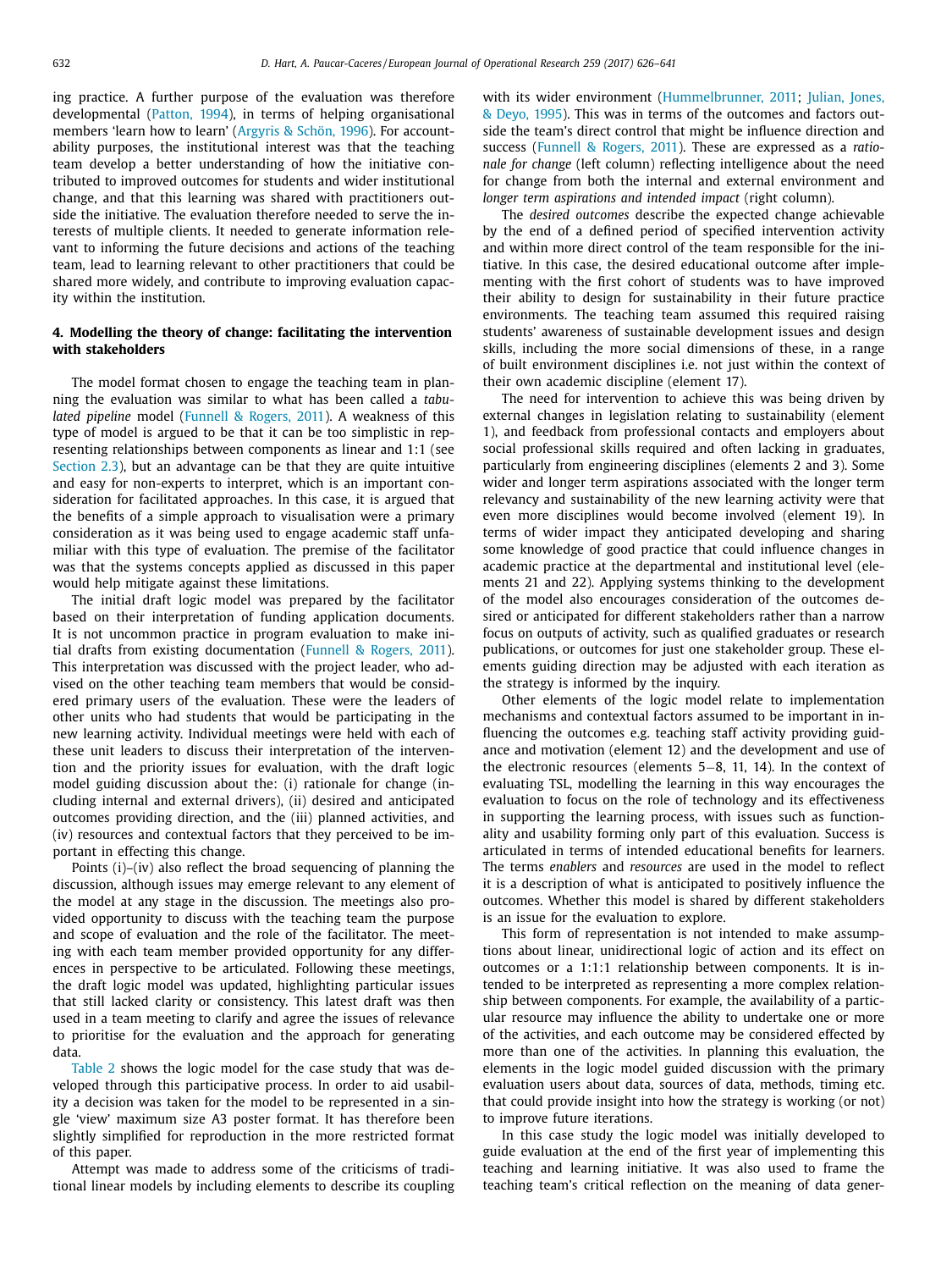#### <span id="page-7-0"></span>**Table 2**

Logic model for case study.

| Rationale for<br>change                                                                                                                                                 | Resources/enabling factors                                                                                                                                                                                                                                        | Process                                                                                                                                                                                                                                                                                                                               | Desired project outcomes                                                                                                                                                                                                                                                                                                                                                                                               | Longer-term aspirations<br>and intended impact                                                                                    |
|-------------------------------------------------------------------------------------------------------------------------------------------------------------------------|-------------------------------------------------------------------------------------------------------------------------------------------------------------------------------------------------------------------------------------------------------------------|---------------------------------------------------------------------------------------------------------------------------------------------------------------------------------------------------------------------------------------------------------------------------------------------------------------------------------------|------------------------------------------------------------------------------------------------------------------------------------------------------------------------------------------------------------------------------------------------------------------------------------------------------------------------------------------------------------------------------------------------------------------------|-----------------------------------------------------------------------------------------------------------------------------------|
| 1) Increasing legislation<br>on sustainability, which<br>needs to be addressed<br>in the curriculum                                                                     | 4) Teaching team collaborate to<br>design multi-disciplinary<br>learning experience for<br>students that is relevant to<br>practice in built environment<br>disciplines<br>- assessed group design project<br>- introductory programme<br>including site visit    | 11) Teaching team integrate<br>electronic resources into<br>sustainability units in<br>participating departments<br>- prior to interaction programme<br>integration approach unique to<br>each department                                                                                                                             | 16) Students engaged with<br>learning activity<br>-enabled them to contribute<br>-perceived meaningful to future<br>practice                                                                                                                                                                                                                                                                                           | 19) Other departments<br>also adopt resources<br>and become involved in<br>multi-disciplinary<br>approach                         |
| 2) Students often do not<br>engage with social<br>issues in their learning<br>in engineering<br>disciplines<br>-social issues not<br>currently addressed in<br>teaching | 5) Teaching team collaborate to<br>develop learning resources in<br>VLE comprising a case study of<br>an authentic development site<br>-images and maps<br>-perceptions of different<br>stakeholders in development site                                          | 12) Teaching team motivate<br>students and facilitate learning<br>activity<br>-engagement with introductory<br>multi-disciplinary programme,<br>multi-disciplinary team project<br>work and VLE learning resources.                                                                                                                   | 17) Students achieve intended<br>educational outcomes<br>-awareness of sustainable<br>development issues<br>- ability to think more<br>holistically about a design<br>problem<br>- skills in designing for<br>sustainability<br>-knowledge and awareness of<br>different perspectives (inc.<br>stakeholders) and contributions<br>different disciplines<br>- awareness of issues of<br>multi-disciplinary team-working | 20) Graduates in<br>construction design<br>disciplines have<br>improved range of<br>employability skills                          |
| 3) Employers find<br>graduates ill-equipped<br>for multi-disciplinary<br>team work                                                                                      | 6) Support required from<br>educational technologists for<br>development of the VLE<br>resources<br>-videos, image database, and<br>their embedding in VLE                                                                                                        | 13) Students undertake discipline<br>specific learning activity,<br>multi-disciplinary introductory<br>programme and collaborative<br>group work<br>-student groups prepare a poster<br>and presentation<br>- contribution of poster &<br>presentation to assessment &<br>overall degree mark may be<br>different for each department |                                                                                                                                                                                                                                                                                                                                                                                                                        | 21) Innovative approaches<br>to teaching and learning<br>adopted elsewhere in<br>departmental curricula                           |
|                                                                                                                                                                         | accessible and usable by<br>students                                                                                                                                                                                                                              | 7) Electronic resources need to be 14) Students use VLE resources to 18) Good practice and<br>support their learning<br>-presentation engaging<br>-helps group project work                                                                                                                                                           | transferable knowledge is<br>developed in participating<br>departments about:<br>-use of e-learning resources<br>-team approach to teaching<br>-new and more active<br>approaches to learning and<br>teaching<br>- introduction of sustainability<br>concepts into the curriculum<br>- multi-disciplinary approaches<br>to sustainable development.                                                                    | 22) A collaborative<br>learning community is<br>fostered across<br>construction design<br>disciplines in the<br><b>University</b> |
|                                                                                                                                                                         | 8) Copyright needed for<br>reproduction and inclusion of<br>appropriate material<br>9) Access to development site is<br>required<br>10) Additional resources required<br>-space for multi-disciplinary<br>activity -finance for site visit &<br>visiting speakers | 15) Teaching team share their<br>experience and learning from<br>the project more widely                                                                                                                                                                                                                                              |                                                                                                                                                                                                                                                                                                                                                                                                                        |                                                                                                                                   |

ated (see [Section](#page-10-0) 6) about its progress and the implications for revisions to the strategy and its evaluation in the second iteration.

# **5. Application of the viable systems model in the case study**

As a model we are reminded that the VSM is "*neither true nor false: it is more or less useful*" [\(Beer,](#page-13-0) 1985, p. 2) offering "*a [...] set of abstractions as a working tool"* (Beer, [1985,](#page-13-0) p. xi). Implicit in this statement is that in any situation the model has a user with a purpose behind its use. It is not the intention to repeat a detailed generic description of the model in this paper. For this, readers can refer to one of Beer's original sources [\(Beer,](#page-13-0) 1985 for accessible explanation), or other efforts at summarising and simplifying the model (e.g. [Espejo](#page-14-0) & Gill, 1997; [Preece](#page-14-0) et al., 2013). The aim

is to explain how these concepts were found particularly useful to the facilitator in this case study to enable others to assess whether they would be useful to them.

#### *5.1. Clarifying the evaluation purpose*

Beer defines 'viability' as being able to maintain a separate existence in a supportive environment, without meaning independence or lack of connection. This implies meaningful ʻidentity' in context. When we apply this concept to the social world, this viability is referencing organised human activity and conceptualisation of how collectives of lower level viable organisations produce (not serve) the organisations in which they are embedded. To illustrate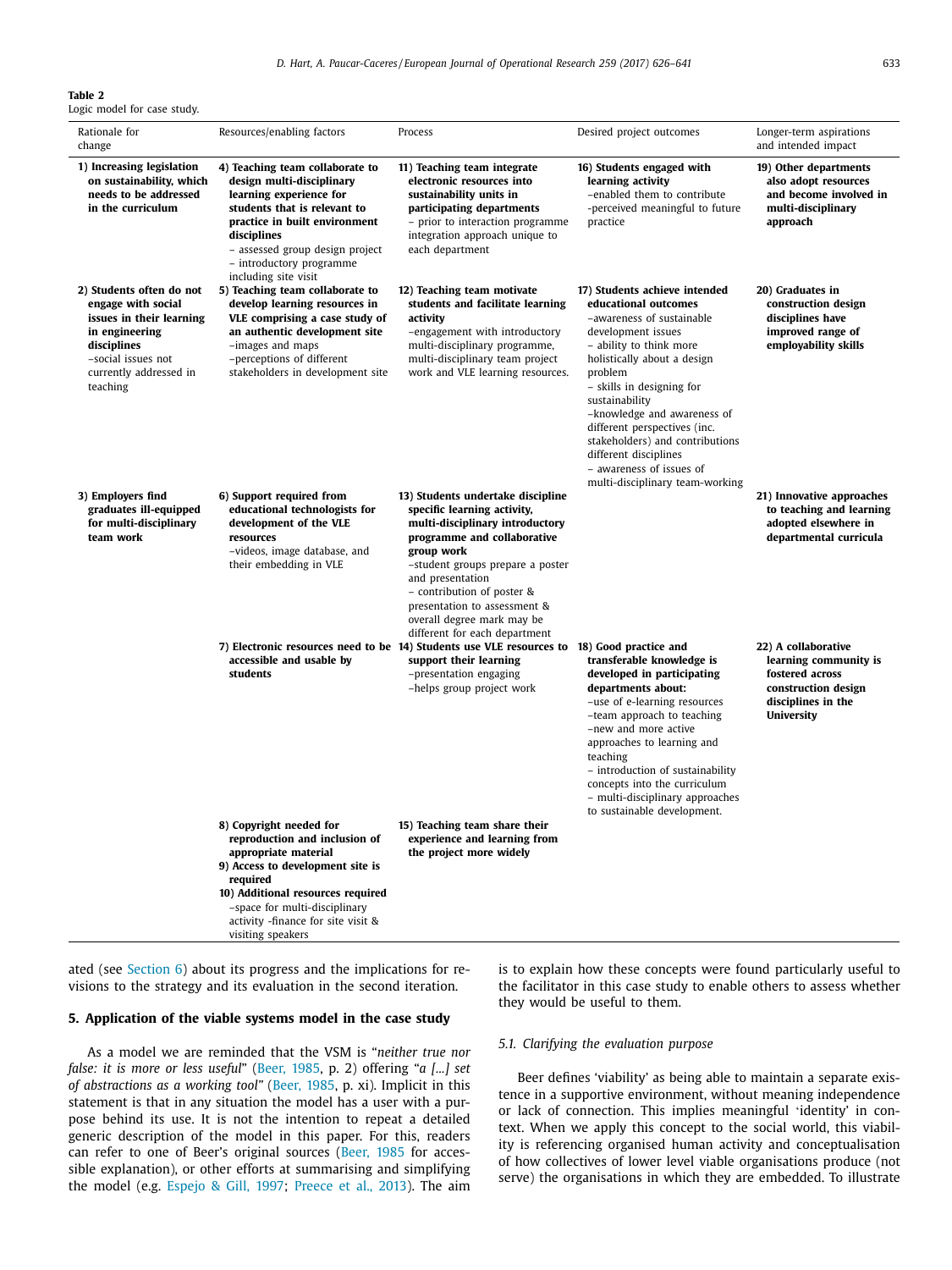<span id="page-8-0"></span>the relationship between these various levels in an organisation, Beer states that for a viable system to be viable, its organisational structure must be recursive. This viability has been interpreted as being dependent on a process of experiential learning in context [\(Badinelli](#page-13-0) et al., 2012), where the VSM provides a model for the information flow required for learning and adaptation of an organisation in its wider environment.

This concept of *viability* resonates as particularly relevant for the context of higher education, where the emphasis is on developing independent learners capable of taking responsibility for their own learning, with academic staff facilitating this being expected to take responsibility for continually improving their own practice in this role, and where higher education needs to continually adapt to the knowledge and skills needs of business and society within a framework determined by an elected government. With respect to the specific issue of evaluating technology supported learning (TSL), the technology is not a viable entity in its own right. Its value is determined in context by specific users with intent. The concept helps to shift focus to the organised human activity of interest- that of learning. Evaluation of the technology involves questioning its role and effectiveness in supporting this learning activity.

## *5.2. Clarifying scope of the evaluation*

In systems approaches determining what is relevant (and not) is part of the *boundary setting* process, alongside consideration of whose perspective is relevant. In U-FE it is the evaluation users that determine the scope of interest relevant to their purposes. As argued in [Section](#page-1-0) 2**,** it is this relevance that is often lacking in the evaluation of learning and teaching in HE. For the facilitator involved in U-FE they need an appropriate tool to help evaluation users critically reflect on these boundary decisions. In this case study the logic model is this tool.

When using the VSM, Beer [\(1985\)](#page-13-0) recommends modelling the viable *system in focus* and the viable organisations at least one level higher and lower, i.e. considering the relationship with the immediate wider environment that it produces and the core component operations that produce it. From a facilitator's perspective the concept of recursive relationships with components and a wider environment encourages dialogue with participants to articulate and critique a logic model that will focus inquiry at an appropriate level of granularity, that of a change strategy that is to a large extent within their control, even if the outcomes and wider impact of that activity cannot be predicted. This is so that it guides information to be generated that is meaningful to their own decision making and action, and helps fulfil their accountability obligations to higher level organisation(s). For the purposes of this evaluation the viable *sub-systems* were conceptualised as the groups of learners working collaboratively to create their sustainable designs for an urban development site. For learning processes this helps to position learners, their learning activity, and the outcomes for them, at the centre of the evaluation. The immediate higher level viable organisations were conceptualised as the multiple course units in which the group learning activity was to be embedded, these in turn being embedded in the various programmes for which the students were enrolled at the university, and an even wider environment of relevant professional practice. In the logic model in [Table](#page-7-0) 2 these core subsystems are reflected by element 13b (students doing some learning), and connection with units based in different departments reflected in element 18. This recursion pattern is represented in [Fig.](#page-9-0) 2.

The concepts of *variety* and variety *management* can also help the facilitator in critique of the content of the logic model for its focus on key issues relevant to helping its users understand how the situations they manage are working. To do this it can be helpful for facilitators to think about the logic model as needing to represent users' perspectives of the key sources of variety and their variety management strategies in use for the s*ystem in focus.* The term *variety* is described as "*a measure of complexity because it counts the number of possible states of a system*" (Beer, [1985,](#page-13-0) p. 21). Whilst we cannot precisely count these states, in specific social situations it is possible to make comparative analysis of them at different points in time. Managers have low variety compared to an organisation they manage, and since they cannot possibly know everything that happens, they need to decide what is most relevant to know about its state, and over time use this information to make informed judgements about how it is working. Similarly, operational units have lower variety than the wider environment with which they interact. Relationship management between components in organisations, and organisations and their wider environment relies on the lower variety components reducing the variety with which they are faced or increasing their own variety to be able to manage the situations they face. Variety management strategies are not to be confused with the data generated about how they are working in practice. Managers will use strategies to influence the variety generated by the operational process, *and* strategies for generating and communicating *relevant* information about how these variety management strategies are working in practice.

Beer [\(1985\)](#page-13-0) stresses the importance of understanding the difference between these as both are required for what he describes as *homeostatic regulation*. The concept of homeostasis in the context of social relationships has been described as referring to "*relationships that keep stable over a time period while agreeing on certain purposes and game rules that fit both*" (Espinosa in Espinosa & Jackson, 2002, p. 1334). It helps to explain how [organisations](#page-14-0) tend naturally towards a *compromise purpose* for its multiple stakeholders, hence why the VSM is a model justifiable for framing inquiry into how organisations are socially constructed. It is also a model to guide critique of how these relationships are designed for balance such that "*no entity will be swamped […] by the proliferation of another's variety*" (Beer, [1985,](#page-13-0) p. 29).

Using the example of the case study to illustrate, the collaborative work involving students from different disciplines aimed to help students increase their variety in relation to the wider environment and situations they will face in the future. However, their prior knowledge, experiences and motivations would influence their interpretation and behaviour in this collaborative work and could be viewed as a source of variety for the *system in focus*. There was a need to achieve some balance between the benefits the different disciplines bring to the learning process, but not to generate so much variety that it would be too difficult for teaching staff to engage students in the new activity within the limited period for this, or for students to be overwhelmed by the new experience. Some criteria therefore had to be placed on the students involved in terms of their prior knowledge and experience – hence limiting the activity to certain disciplines and levels of study. This latter is an example of a management strategy to reduce variety. The lecture course helped teachers to convey information about sustainability and issues relevant to practice and to the specific site used for the design projects. It also provided opportunity to supplement written assessment briefs with information about what was required for the group project and how it would be assessed, and advice on how to go about completing the task and access and use resources available to support the task. This can be considered as the teaching team increasing their own variety through communication aimed at helping students interpret what was required, in turn reducing variety in terms of the different possibilities for what the students would do and produce.

The VLE and electronic resources placed in the VLE could also be considered as being used to manage variety in a number of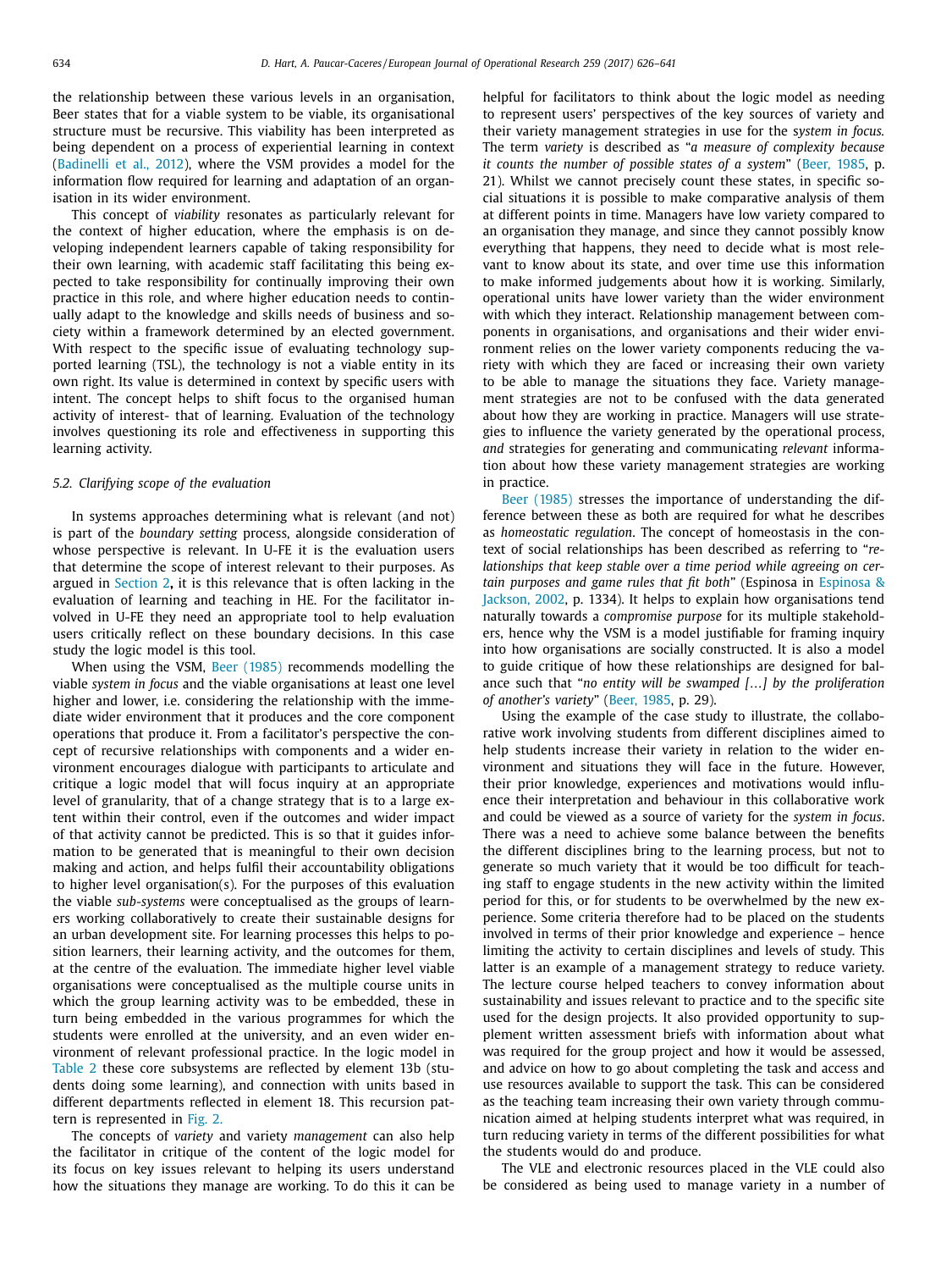<span id="page-9-0"></span>

**Fig. 2.** Conceptualised recursion pattern for case study.

ways. An example is in supporting communication between staff and students so a consistent message can be conveyed to all even if all are not able to attend scheduled briefings and classes. The VLE also allows students access to important resources at any time. One of the particular features of technology is its ability to increase the speed of transmission, and volume of data, within a specified period of time. In this particular instance the intention was to reduce the need for students to undertake time consuming literature and resource searching and repeat site visits to find the information that would help their design work. The initial physical visit to the development site could also be considered a strategy to increase students' variety in terms of their ability to make sense of these resources.

The examples used here also illustrate the importance of communication, information flow and interpretation in organisation of the process. There is no guarantee communications will be conveyed by all teaching staff in the same way, nor will resources be accessed, read, interpreted, or used by all students in the same way. This is why information about the effectiveness of these strategies is needed, and points to the need for interpretive methods and qualitative data in the evaluation. Thresholds or targets are not articulated in the model. Quantitative measures may be appropriate data, but the purpose of the model is to guide direction. Hence, patterns and trends in relevant quantitative data over time is likely to be more suitable for this purpose than thresholds or targets. The logic model guides generation of information about state at a particular point in time, in this case after the first iteration of the initiative. This provides a static snapshot of a dynamic process. Theories of change and the tools that help to articulate them have therefore been described as fulfilling an important role in helping managers to visualise the dynamic processes they manage and frame evaluation. They provide them with a sense of *provisional stability* to help make decisions about change needed

to move from one state to another (Saunders, Charlier, & Bonamy, 2005). This [visualisation](#page-15-0) of desired state in relation to current state may change based on business intelligence and changes in the relationship with the wider environment.

In this case study, discussion with individual unit leaders in different departments helped to highlight in advance some particular concerns they had with the variety and variety management strategies that they felt needed to be given particular attention in the evaluation. For example, there were not equal numbers of students from each subject discipline. This meant that when the cohort was divided into multidisciplinary groups to undertake the design project the number of students from different disciplines in each group was not balanced. Some disciplines dominated more than others in the groups. Also the weighting of the design project in the overall unit assessment mark differed between some of the units in which the activity was embedded. There was a high degree of uncertainty about how this would influence the group dynamics and student related outcomes (elements 16 and 17 of logic model).

## *5.3. Clarifying roles, relationships and meta-questions for the evaluation*

The VSM describes specific functions and their connectivity to support relationship management in organisations through communication and information flow in the way described in [Section](#page-8-0) 5.2.

[Fig.](#page-10-0) 3 shows our interpretation of the model when applied to the learning activity used in this case study.

Each of the connectors on [Fig.](#page-10-0) 3 represents complex interactions between organisational functions involved in the variety management process described in [Section](#page-8-0) 5.2. This is a much simplified representation of the complexity of multiple and dialectic interactions envisaged to influence the process.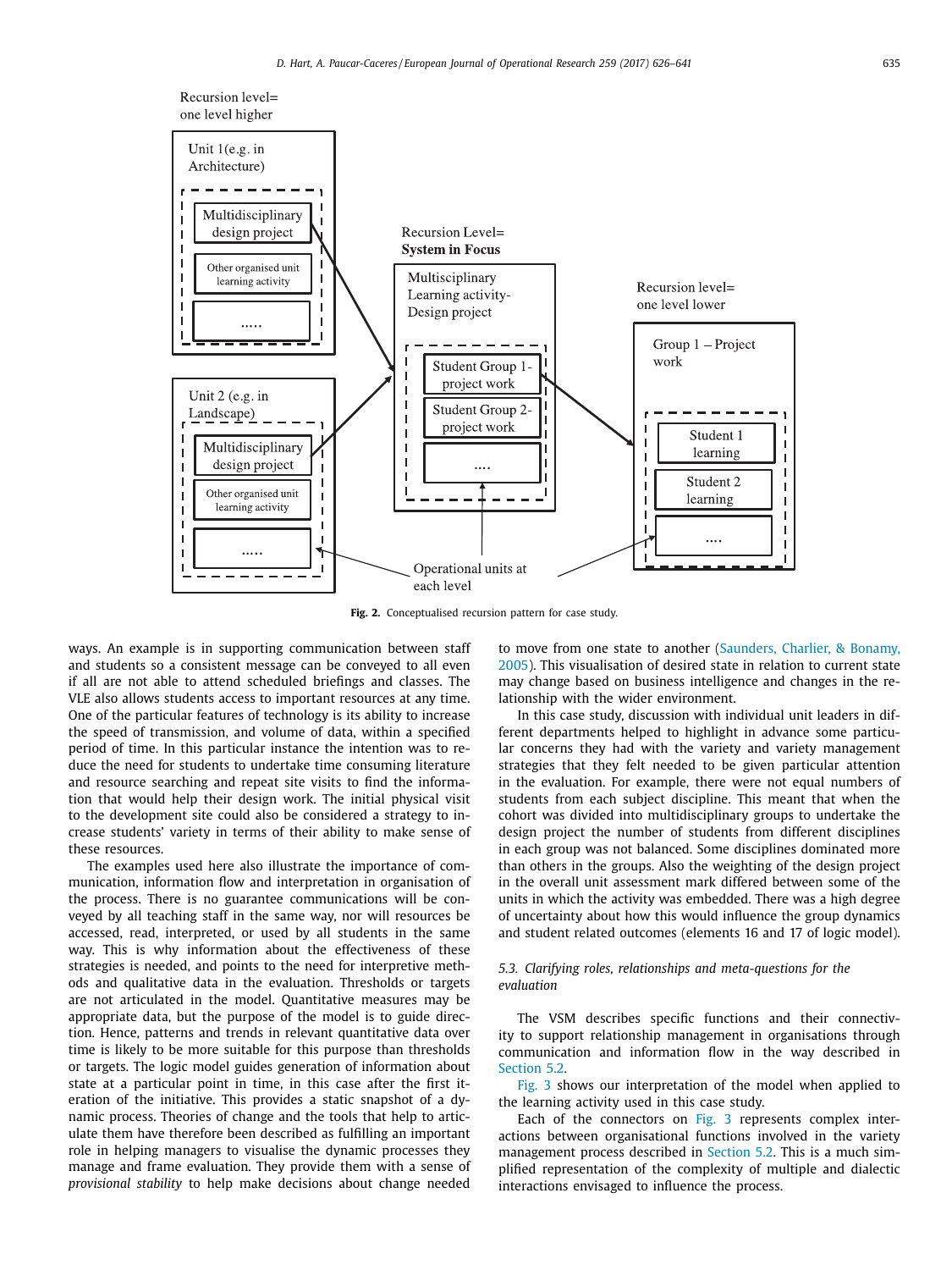<span id="page-10-0"></span>

**Fig. 3.** Simplified interpretation of viable systems model applied to case study 'system in focus'.

A useful summary of the 5 core functions in VSM structure is:

- System 1s Operational activity. Does the core work (with resources allocated and within framework communicated by system 3). Interfaces directly with the environment.
- System 2 s Co-ordination and service of system 1 s (with resources allocated and within framework communicated by system 3).
- System 3 Management control and resource allocation to systems 1 and 2 (with resources allocated and within framework communicated by system 5). Provides information on how this is working to system 4. May learn about this through formal audit processes (3∗) or through direct information/communication channels with system 1 s and 2 s.
- System 3∗ Audit. Monitors performance of operational activity and provides information about this to system 3
- System 4 Intelligence. Analyses internal and external trends and evaluates implications for the future. Communicates these to systems 3 and 5 to inform decision making.
- System 5 Policy and ethos. Sets and communicates overall values and direction that determine identity. Decides on resource allocation between systems 3 and 4 and monitors the balance between them. Accountable to organisation at next highest level of recursion for resources allocated to it.

One of the challenges highlighted with participative evaluation is the decision about which participants to include. The approach taken in this case study was to acknowledge this and focus on the primary users of the evaluation as advocated by U-FE (Patton, 1986, [2012\)](#page-14-0). In this case, whilst there was a [designated](#page-14-0) project leader for the intervention it was a collaborative venture by academic staff from a number of participating departments. Participants were identified using a snowball technique, starting with the designated project leader. However, the facilitator can also be guided in this discussion by conceptualising where the various stakeholders may fit in undertaking these VSM functions, their role in decision making, and hence their potential interest in the evaluation.

In this case study, the system 1 s are modelled as the collaborative learning activity undertaken by the students. System 2 coordinating functions help the students work in a co-ordinated way. Examples included providing access to the VLE and the learning resources available to support their work, and timetabling classes and site visits so that they could be attended by all students. As the model focuses on functions and roles or individuals undertaking these, unit leaders were involved in teaching, unit design, organisation and leadership functions, and thereby undertaking functions positioned from systems 2–5. The evaluation facilitator's role in this case study was envisaged as positioned at system 4 (working collaboratively with the unit leaders in generating and analysing intelligence) and to some extent to system 3 (working with the unit leaders to monitor performance).

A further benefit for guiding evaluation is that this model can be translated into generic evaluation questions of interest to each function that can be more easily understood by those not familiar with the model [\(Fitch,](#page-14-0) 2007). For example, those questions relevant to systems 3–5 are:

- (a) How are implementation plans and the resource allocation for systems 1 and 2 being translated in practice? In the context of this case study, this concerns the core learning activity and support of this within its immediate environment. What is happening? How is this being experienced by those involved?
- (b) How effective and efficient is the operational framework for achieving the intended purpose? In this context, how the learning activity and available support and resource is influencing the students' achievement of intended learning outcomes.
- (c) Is the organisational framework still relevant and sustainable in the wider environment? In this context, is it still relevant to the needs of for example prospective students, employers, society, and meeting the expectations of the institution/sector about good practice, quality? What are the threats to this?

For the facilitators describing the logic model to users as a tool for guiding evaluation and critical reflection, these provide some overarching questions to critique the articulation of the model in terms of the relevancy of the elements and their inferred relationships guiding evaluation to answer these questions. Following data generation, these questions can also be used in conjunction with the logic model to help frame the interpretation of data.

# **6. Discussion of results**

Due to word constraints and purpose of this paper it is not the intention to provide a full account of contextual evaluation findings about this case study. The aim is to illustrate the relevance of the information generated by the approach to the evaluation users.

The first iteration of this learning activity involved 67 students, 59 of which completed evaluation questionnaires, used to gain some measure of the representativeness of perspectives across the cohort. Two focus group discussions each involving 8 students were used to generate qualitative data to give more in depth insight into their perspectives. One of these groups was a team that worked together on the design project. The members of the second group had not worked together but still consisted of students from different academic disciplines. The focus groups were organised in this way as it was felt this may influence how students might talk about their positive and negative experiences.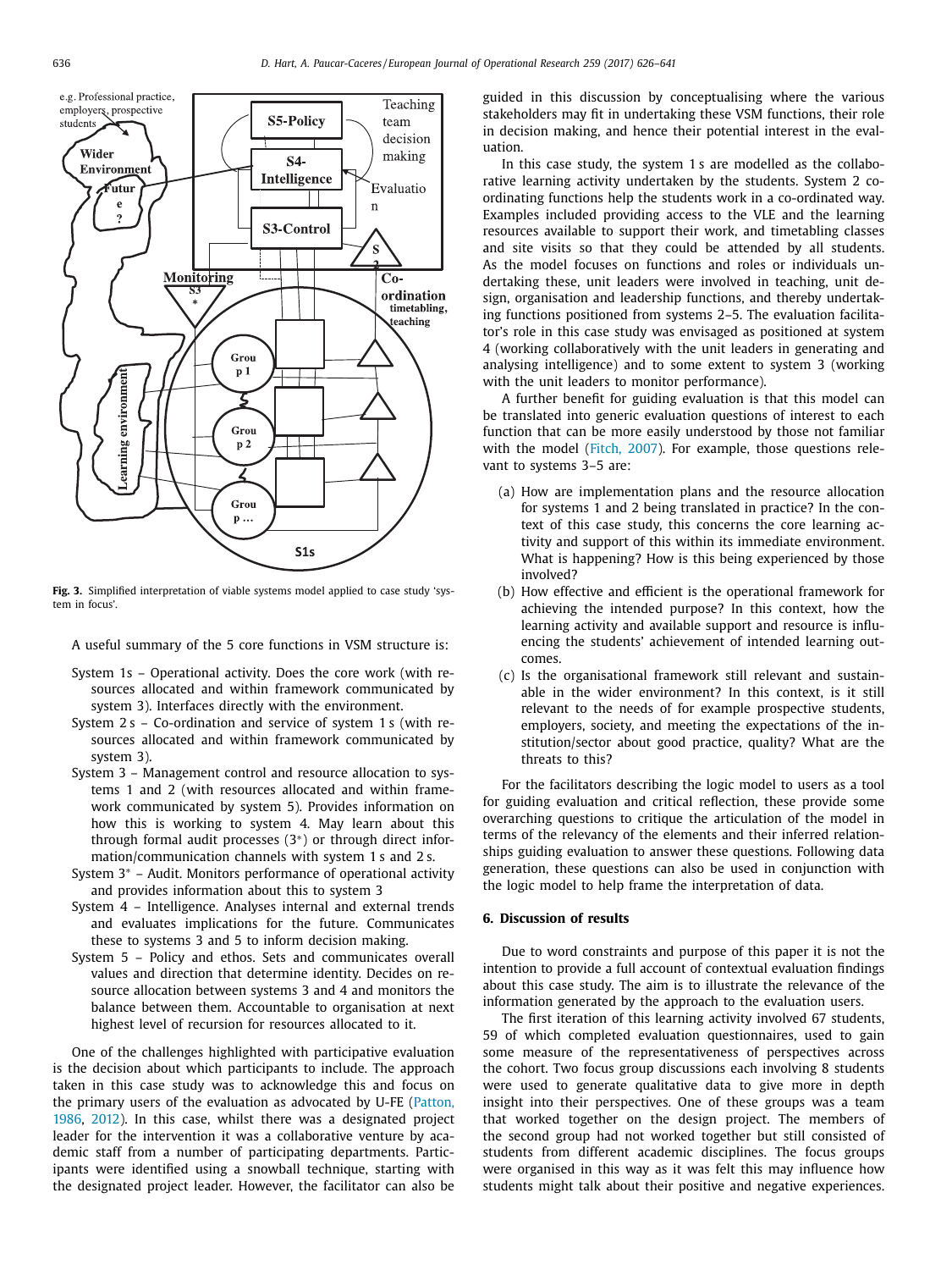Illustrative quotes only are used in the following sections, but are representative of the data set. Data about the access and use of the electronic resources was also available from the VLE tracking records. Perspectives from the teaching team about their own experiences and their interpretation of the meaning of this data was obtained in group discussions at team meetings.

#### *6.1. Operational issues*

Significant sources of variety for the learning activity were the differences in disciplines, prior knowledge and skills of the students. The focus group data and open comments on the questionnaires about positive aspects of students' experience suggested that the opportunity to work with students from other disciplines *was* valued for the reasons intended by the teaching team, in terms of exposing them to different perspectives and ideas. ["*working in a group, because ideas are highlighted that I wouldn't have thought of myself"].* Nearly all questionnaire respondents also agreed they had felt able, or more able than other group members, to contribute to the collaborative design project.

However, the students did report finding the project work challenging, and some of the reasons they gave for this were related to *variety* issues identified by the teaching team prior to the evaluation. One of these was the difference in prior knowledge and experience between the undergraduate and postgraduate students. The other issue was the difference in weighting assigned to the collaborative design project in the overall unit assessment for the different units in which it was embedded. This was a lower weighting in the postgraduate units. This affected the group dynamics in ways that many students perceived as negative, for example leading to noticeable differences in how much time and effort individuals from different disciplines invested in the project work and the roles adopted. From a postgraduate student's perspective "*I had to spend a lot of time managing the group because there was a large difference in understanding and knowledge in the whole group",* but from an undergraduate students' perspective "*the [postgraduate] students in our group sometimes objected to what we believe was a reasonable group contribution, leaving other members to take on more".* An observation from a member of the teaching team was that the postgraduates were *"a lot more confident and a lot more experienced. That leads them to take on a leading role. So there's this contradiction between their role in the group and the amount of time that they feel it deserves. And that leaves everyone else feeling a bit vulnerable."*

In terms of the variety management strategies adopted by the teaching team, the aggregated students' questionnaire responses were fairly neutral about the clarity of the communication of the design project brief. The negative feedback in both the questionnaire and focus groups related to what students perceived to be poor communication by the teaching team about the aims and objectives of the learning activity and assessment requirement ["*given poor information as to what was expected […], leading to us not being able to present our work in the format that was required, leading to us not receiving any useful feedback*"]. Some students felt there was a lack of consistent message about the degree of freedom and constraints on the creativity of their urban designs, leaving them confused about the requirements for the design ["*I think in a way they wanted us to be realistic but also have more creativity at the same time*" and "*but then at the last minute he says that you can broaden your creativity and do whatever you want*"]. Another issue was lack of clarity about the roles expected of the different disciplines ["*most people were not clear which students were supposed to do what,* i.e. *responsibilities for each course"*].

The focus groups also gave some insight into the criteria implicitly guiding their work ["*they always say 'oh well, we aren't going to mark you on your computer skills', but you do get marked* *on your computer skills, you do get marked on how good it looks*"]. The teaching team agreed with this in their critical reflection ["*we did sort of switch canoes part-way through the race"*] but they also felt that the undergraduate students were to some extent overreliant on staff guidance, an expectation they felt was probably encouraged by previous interactions in earlier stages o the course ["*I think they have spent three and a half years being somewhat spoon-fed.*"].

An important issue was identified regarding the co-ordination of the activity. Staff reported that the site visit and lectures were quite poorly attended, but some of the students were reporting that these clashed with other timetabled sessions. On the questionnaire only 30% of respondents agreed that these had helped them prepare for participating in the collaborative project work. Three interaction days were scheduled for groups to meet over a three week period, but outside this time students also reported difficulty finding time to meet. The overall time frame was reported too short by some students, with some comments reflecting that insufficient consideration was given to the group forming stage of group work ["*At least to know each other beforehand, rather than wasting the day getting to properly know each other.*]. Other comments related to the scheduling in relation to other assessment commitments, which was not consistent for all the disciplines ["*time frame for the project was a bit too short, coupled with the fact that we had other modules to cope with*" and "*we have dissertations to hand in next week!*"]. The teaching team perceived this to be more an issue of lack of organisational skills on the students' part.

Nearly all of the students in the questionnaire responded to state they had accessed the resources and not experienced any problems in doing so, and the VLE data supported the reports of access. However, the teaching team were disappointed that the electronic resources had not been used to the extent that they had anticipated

# *6.2. Effectiveness and efficiency issues*

The aggregated questionnaire responses reflected overall only marginally positive agreement that the electronic resources actually helped students in the completion of their collaborative design projects. The qualitative data provided an insight into the issues experienced by students, which was fundamentally one of 'information overload' *["there was too much information", "we didn't really know what to do with it", "overwhelming"*]. Framing this in terms of VSM concepts, they were not able to absorb this variety in the time available. There were also indications that this was linked with lack of clarity about assessment criteria. They found it difficult to assess the relevance or usefulness of the resources for the task they were being asked to undertake ["*I think there was too much information about planning laws and things like that. I'm not exactly sure if we had to go through all that information and apply it to the design*"].

On the questionnaires students were asked to rate on a 5-point Likert scale the extent to which they felt the learning activity had helped them in a number of developmental areas, such as understanding sustainable development issues, working within multidisciplinary teams, and using tools and techniques commonly used in a professional context. Again there was some variation in responses, with an aggregate response only marginally positive, with the highest scoring outcome being the raising of awareness of sustainable design issues perceived as traditionally falling outside their discipline. This was also talked about in the focus groups, as were some of the transferrable skills that they felt they had developed further such as communication skills, teamwork and using software. Despite their frustrations with the group work, students' comments also illustrated that they recognised this was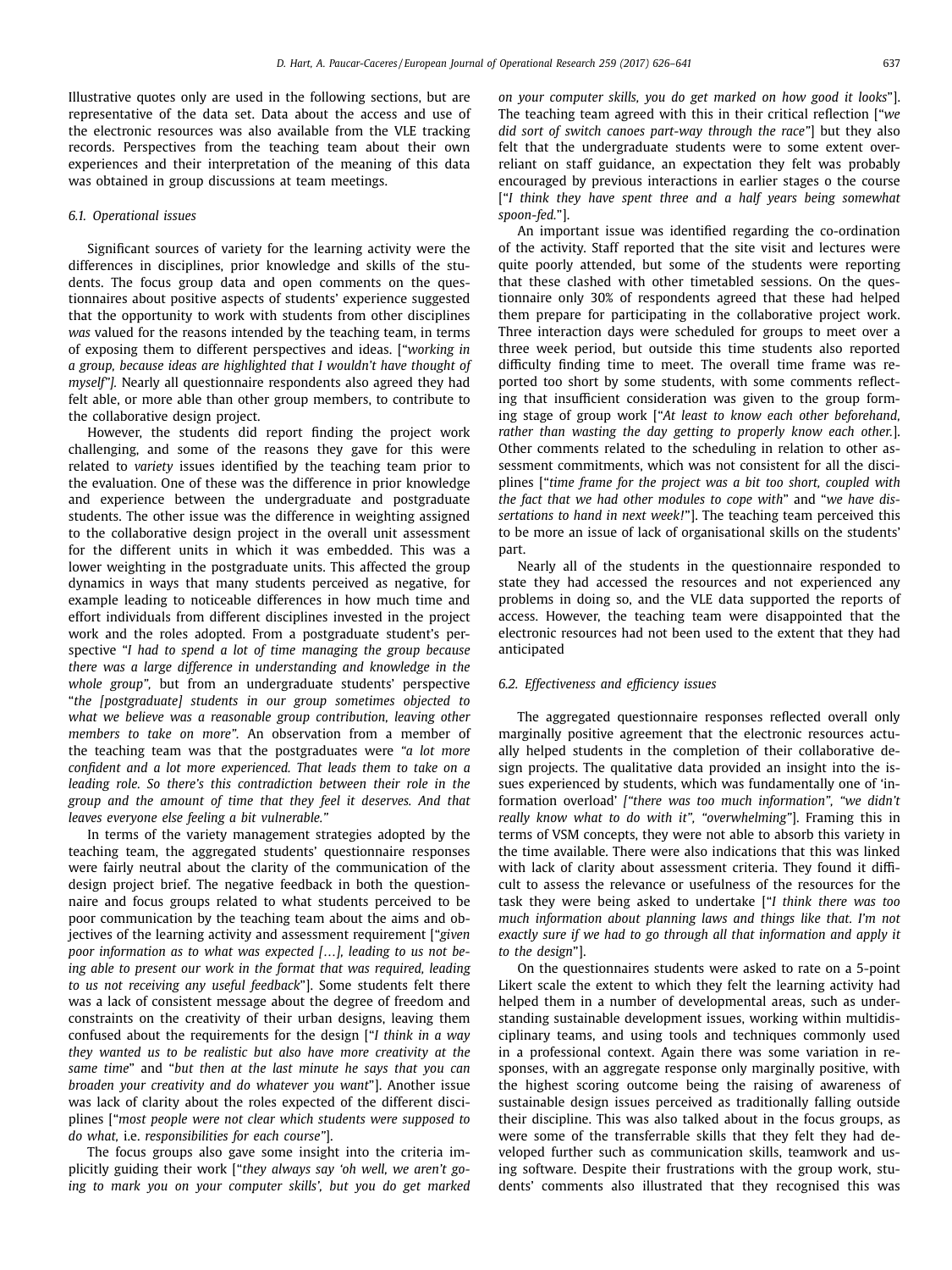central to the intended learning ["*taught me to listen more and respect other discipline views*" and "*I guess that's what we are meant to be learning*"].

In terms of students' achievement of the assessment task, the teaching team were pleased with the quality of the students' urban development designs given the time constraints, and a practitioner member of the judging panel thought these demonstrated good understanding of issues being faced by practitioners. However, the main areas of weakness were considered to be the groups' rationales for their designs and the 'fit' of the designs with the real urban development site. In some teams not all members participated equally in the formal presentation of the design to the judging panel. Given the theory of change adopted and the information obtained about the issues with the implementation, then a plausible interpretation was that this may be influenced by the limited engagement with the development site, lack of site visit and limited use of the electronic resources that could have informed these designs, and the challenge of the group dynamics.

#### *6.3. Relevancy and sustainability issues*

In terms of the teaching team's collaborative approach to managing this multidisciplinary learning activity, strategic planning meetings were held three times each year, with evaluation planning being an agenda topic in the earlier meetings, and discussion of evaluation data and its implications for change for the following year being discussed in the final meeting of the year. In the teaching team's own critical reflection, they reported that working collaboratively in this way, bringing together a number of unit leaders whose units were embedded in programmes in different departments, did mean that it took longer to make decisions. This was one of the issues that they felt had affected some of the communication and organisational problems experienced by students, for example timetabling and booking of rooms being quite late compared to other units and therefore limiting the options.

Despite some of the operational problems and negative perceptions of students, over 70% of questionnaire respondents stated they thought the learning experience relevant to the situations they would face in their future practice. Comments in the focus group discussions also reflected this relevancy to be one of the positive dimensions of the learning ["*you can sit and look at your notes and revise for an exam, do an exam, and forget about it after a month. But with this you'll remember it when you go into a job*"]. The visiting professor also reported that the employers she was in contact with were showing interest in employing graduates from the course because of the changes made. At the time of conducting the evaluation, actual employment data was not available for the students involved, but this is an example of data routinely gathered in institutions and a trend that could be monitored over time.

Whilst the variety generated by the different disciplines involved in the group work had been a challenge, the teaching team decided that simply adjusting the weighting of the assessment to be the same in the overall unit mark for all the disciplines was not straightforward, due to different credit ratings and learning outcomes of the units in which the assessment was embedded. Instead, they decided to manage students' expectations of the activity by improving the clarity of the assessment brief for the design project. In particular, this would outline expectations about the different roles and contributions of the disciplines and emphasise the centrality of the experience to the learning, thus requiring some explicit critical reflection on this learning. With regard to the electronic resources, the teaching team decided that they needed to provide clearer signals throughout the learning activity about when and in what way specific resources might be helpful. They also needed to reorganise the material within the VLE so that students could more easily find specific resources when signalled to do so. These are examples of the variety management strategies being informed and adjusted by the evaluation.

The main threat to the continued sustainability of the initiative was its resourcing. The central university funding helped to resource some of the additional activity, including the eventual temporary appointment of a dedicated co-ordinator with delegated operational decision making responsibility (equivalent to system 3 of VSM). This post was considered by the team as essential if the communication and organisational problems initially experienced were to be avoided in the future.

In terms of additional issues in the evaluation that were investigated to provide accountability for the learning and teaching resources allocated, this related to the team sharing their experiences more widely and contributing to the development of good practice. Activity undertaken had included participation at internal and external conferences, and writing of papers. Indicators of progress included publication of papers and awards for innovative teaching. There were also some requests from other unit leaders to become involved in the collaboration. Whilst this latter was welcomed as an early indicator of progress with the longer term aspirations and wider impact, the team needed to consider whether it was still realistic to further add to the complexity, given the implications for scheduling classes (room sizes and availability, timetable slots) and the sizes and dynamics of the student groups.

#### *6.4. Reflections on the approach*

In order to inform further improvement we recognise the need to critically reflect on its implementation in a process of *second order* inquiry. The focus of first order inquiry is the situation of interest, with the focus of the second order inquiry being the first order inquiry [\(Midgley,](#page-14-0) 2000). This critical reflection is also framed by its own theory of change, modelled on the same principles. This evaluation case study represents a snapshot of this research at a particular point in time.

The rationale for this approach was to improve engagement of collaborators in evaluation, within an overarching collaborative action research approach to quality enhancement in educational development work in HE. The premise was that his would be achieved by using a participative approach that would generate data relevant to helping inform participants' decisions and actions as well meet their accountability obligations. In this context, this required an evaluation design that would help them understand how the implemented educational development initiative was working, including the contribution made by electronic resources intended to support students' learning. Further purposes were to inform improvement on the approach and capacity for collaborative action research within the institution. The facilitator used concepts derived from soft OR, and specifically utilisation-focused evaluation (U-FE) and the Viable Systems Model (VSM), to critically reflect on the meaning of 'relevancy' to guide their facilitation.

With respect to the first of these aims the teaching team did appear to be engaged and all contributed fully and cooperatively in both individual and team meetings about the evaluation. Reflecting on the facilitation of the process, it was felt that this was helped considerably by developing an initial draft logic model prior to these meetings to frame the discussions, using information already articulated in documents produced by the teaching team. This may be because it demonstrated that the facilitator had already taken the time to attempt to understand the activity to be evaluated as expressed from the teaching team's perspective, and helped to gain trust that the evaluation would remain focused on information relevant to their needs. It was also found that the process of collective action research could quickly and easily be communicated, by explaining that the purpose of the model was to frame the generation, analysis and interpretation of data, and help them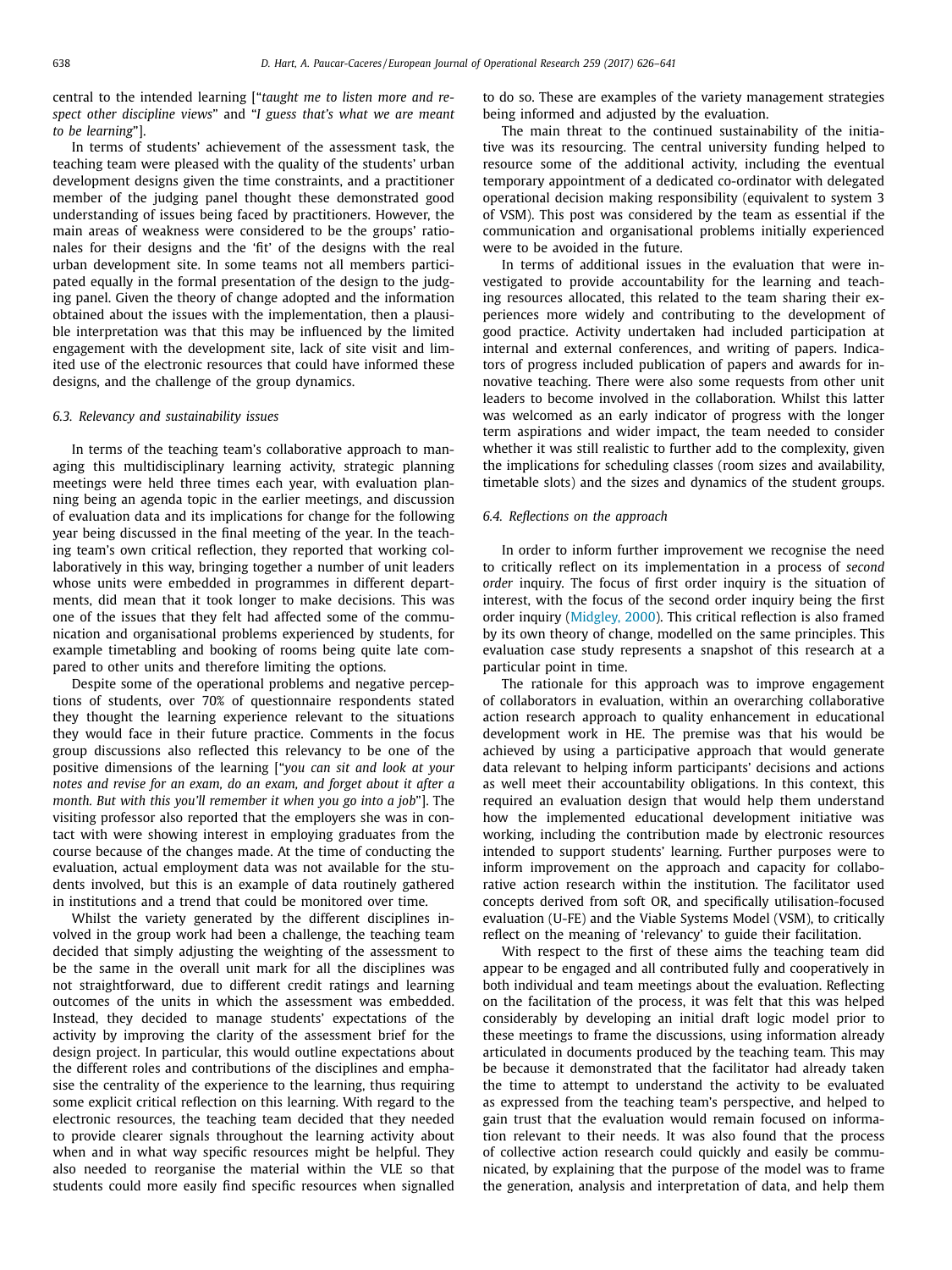<span id="page-13-0"></span>answer the meta-questions derived from the VSM about operational activity, effectiveness, efficiency, impact and continued relevance, that would ultimately help them make decisions about how to improve this new learning activity. In discussions about data collection methods and instruments, whilst the facilitator used their expertise to make suggestions and put together draft instruments, the collectively agreed logic model provided the teaching team with a framework for evaluating these suggestions. After completion of two iterations of planning, implementation and evaluation, the designated project leader confirmed that it had resulted in "*a huge amount of very useful detail. We'll certainly be using it to improve the project next year"*. The teaching team also talked positively in team meetings about how this resulted in some credible and convincing conclusions, which would be valuable in helping them to make a case for further funding, and to persuade other departments to collaborate (if subsequently decided feasible). They also stated that they felt the independent facilitation of the evaluation would help others to view the findings as balanced.

One of challenges of this more formalised and systematised approach to evaluation is the resource required to undertake it. Whilst some research on academic staff opinions of the evaluation of learning and teaching has indicated an openness to 'regular and structured processes of evaluation' and 'a more creative approach', this was with the caveat that "*this should not involve significant time and effort*" (Bamber & Anderson, 2012, p. 11). Other research has suggested that the "*triad of partners (team leads, teacher researchers and university researchers)*" (Bruce et al., 2011, p. 450) enables some of these challenges to be overcome because this workload could be shared, with the role of the team lead has also been highlighted as crucial in communicating between other team members and the researchers (Bruce et al., 2011). In this case study this triad was represented by the teaching team leader, the other unit leaders, and the facilitator of the evaluation. The experience of facilitation in this case study would seem to agree with these findings. The team leader was instrumental in preparing the other team members for the evaluation and in integrating the facilitator into the collaboration.

#### **7. Conclusions and further research**

In this paper, we have argued that improvement in the evaluation methodology for TSL was required to more appropriately recognise the complexity of human interaction that results in learning. It has also been argued that in order to develop transferrable knowledge about good practice in technology-enhanced learning, evaluation needs to lead to a better understanding about the relationship between learning and teaching strategies employed and their outcomes (i.e. process and the connection between strategies operating at different levels within an organisation – processes in context).

Through our case study, concerning the evaluation of an educational development initiative in a large UK university, we have illustrated how the VSM and utilisation-focussed evaluation could be used to: (a) conceptualise the connection between strategies and their components at different levels of organisation; (b) clarify the role and interests of stakeholders in these strategies; and (c) scope evaluation to be relevant to informing the decisions and actions of these stakeholders.

Specifically, concepts derived from the VSM have helped to: (a) draw out stakeholders' articulation of a theory of change which in turn has given some clarity about the level of granularity (*system in focus)*; (b) represent their perceptions of its coupling arrangement with the wider environment and higher level of recursion; (c) focus on important variety generators and strategies for managing variety that will influence what the system does and; (d) reflect their perceptions of who the other stakeholders are and their interest. Importantly for technology supported learning, it articulates how this supports an educational process.

The contribution of this paper is therefore to illustrate how VSM principles can underpin a 'theory of change' approach to engaging primary stakeholders in planning an intervention and its evaluation in the context of educational development work, in order to improve evaluation to be more relevant to their needs. The role of the evaluator is as facilitator, using the theoretical constructs of the VSM to frame their discussions with stakeholders, to help them articulate their contextual 'theory of change'.

That said, we are aware that the proposed approach and the conclusions resulting from its application to the case are limited and that its wider transferability would need to be tested across multiple cases. Although elements of the framework proposed can be used to evaluate similar educational developments, some adjustments and refinements are necessary and areas of further research should be directed. For instance, this might be to explore how the approach would work for effectively connecting different levels of strategies for learning and teaching enhancement within an organisation. In particular, in terms of developing, sharing and adoption more widely of learning related to key institutional and sectoral priority areas for enhancement (e.g. TSL, inquiry-based learning, internationalisation of the curriculum). Additional work is also needed to evaluate the process and progress with capacity building through both facilitated evaluations *and* targeted academic development (e.g. through the formal professional development program).

## **References**

- [Ackermann,](http://refhub.elsevier.com/S0377-2217(16)30906-7/sbref0001) F. (2011). Getting 'messy' with problems: The challenges of teaching 'soft' OR. *INFORMS [Transactions](http://refhub.elsevier.com/S0377-2217(16)30906-7/sbref0001) on Education, 12*(1), 55–64.
- [Ackermann,](http://refhub.elsevier.com/S0377-2217(16)30906-7/sbref0002) F. (2012). Problem structuring methods 'in the dock': Arguing the case for soft OR. *European Journal of [Operational](http://refhub.elsevier.com/S0377-2217(16)30906-7/sbref0002) Research, 219*, 652–658.
- [Alexander,](http://refhub.elsevier.com/S0377-2217(16)30906-7/sbref0003) S., [&](http://refhub.elsevier.com/S0377-2217(16)30906-7/sbref0003) [Golja,](http://refhub.elsevier.com/S0377-2217(16)30906-7/sbref0003) T. (2007). Using students' experiences to derive quality in an e-learning system: An institution' [perspective.](http://refhub.elsevier.com/S0377-2217(16)30906-7/sbref0003) *Educational Technology and Society, 10*(2), 17–33.
- [Argyris,](http://refhub.elsevier.com/S0377-2217(16)30906-7/sbref0004) C., [&](http://refhub.elsevier.com/S0377-2217(16)30906-7/sbref0004) [Schön,](http://refhub.elsevier.com/S0377-2217(16)30906-7/sbref0004) D. (1996). *Organizational learning II: Theory, method and practice*. MA: [Addison-Wesley](http://refhub.elsevier.com/S0377-2217(16)30906-7/sbref0004) Reading.
- [Ashby,](http://refhub.elsevier.com/S0377-2217(16)30906-7/sbref0005) A., [Richardson,](http://refhub.elsevier.com/S0377-2217(16)30906-7/sbref0005) J. T. E., [&](http://refhub.elsevier.com/S0377-2217(16)30906-7/sbref0005) [Woodley,](http://refhub.elsevier.com/S0377-2217(16)30906-7/sbref0005) A. (2011). National student feedback surveys in distance education: An [investigation](http://refhub.elsevier.com/S0377-2217(16)30906-7/sbref0005) at the UK Open University. *The Journal of Open, Distance and e-Learning, 26*(1), 5–25.
- [Assimakopoulos,](http://refhub.elsevier.com/S0377-2217(16)30906-7/sbref0006) N., [&](http://refhub.elsevier.com/S0377-2217(16)30906-7/sbref0006) [Dimitriou,](http://refhub.elsevier.com/S0377-2217(16)30906-7/sbref0006) N. (2006). A cybernetic framework for viable virtual enterprises – The use of VSM and PSM systemic [methodologies.](http://refhub.elsevier.com/S0377-2217(16)30906-7/sbref0006) *Kybernetes, 35*(5–6), 653–667.
- [Astbury,](http://refhub.elsevier.com/S0377-2217(16)30906-7/sbref0007) B., [&](http://refhub.elsevier.com/S0377-2217(16)30906-7/sbref0007) [Leeuw,](http://refhub.elsevier.com/S0377-2217(16)30906-7/sbref0007) F. L. (2010). Unpacking black boxes: [Mechanisms](http://refhub.elsevier.com/S0377-2217(16)30906-7/sbref0007) and theory building in evaluation. *American Journal of Evaluation, 31*(3), 363–381.
- [Azadeh,](http://refhub.elsevier.com/S0377-2217(16)30906-7/sbref0008) A., [Darivandi,](http://refhub.elsevier.com/S0377-2217(16)30906-7/sbref0008) K., [&](http://refhub.elsevier.com/S0377-2217(16)30906-7/sbref0008) [Fathi,](http://refhub.elsevier.com/S0377-2217(16)30906-7/sbref0008) E. (2012). [Diagnosing,](http://refhub.elsevier.com/S0377-2217(16)30906-7/sbref0008) simulating and improving business process using cybernetic laws and the viable system model: The case of a purchasing process. *Systems Research and Behavioral Science, 29*, 66–86.
- [Badinelli,](http://refhub.elsevier.com/S0377-2217(16)30906-7/sbref0009) R., [Barile,](http://refhub.elsevier.com/S0377-2217(16)30906-7/sbref0009) S., [Ng,](http://refhub.elsevier.com/S0377-2217(16)30906-7/sbref0009) I., [Polese,](http://refhub.elsevier.com/S0377-2217(16)30906-7/sbref0009) F., [Saviano,](http://refhub.elsevier.com/S0377-2217(16)30906-7/sbref0009) M., [&](http://refhub.elsevier.com/S0377-2217(16)30906-7/sbref0009) Di [Nauta,](http://refhub.elsevier.com/S0377-2217(16)30906-7/sbref0009) P. (2012). Viable service systems and decision making in service [management.](http://refhub.elsevier.com/S0377-2217(16)30906-7/sbref0009) *Journal of Service Management, 23*(4), 498–526.
- [Bamber,](http://refhub.elsevier.com/S0377-2217(16)30906-7/sbref0010) V., [&](http://refhub.elsevier.com/S0377-2217(16)30906-7/sbref0010) [Anderson,](http://refhub.elsevier.com/S0377-2217(16)30906-7/sbref0010) A. (2012). Evaluating learning and teaching: Institutional needs and individual practices. *International Journal for Academic [Development,](http://refhub.elsevier.com/S0377-2217(16)30906-7/sbref0010) 17*(1), 5–18.
- [Barros-Castro,](http://refhub.elsevier.com/S0377-2217(16)30906-7/sbref0011) R. A., [Córdoba-Pachón,](http://refhub.elsevier.com/S0377-2217(16)30906-7/sbref0011) J. R., [&](http://refhub.elsevier.com/S0377-2217(16)30906-7/sbref0011) [Pinzón-Salcedo,](http://refhub.elsevier.com/S0377-2217(16)30906-7/sbref0011) L. A. (2014). A systemic framework for evaluating [computer-supported](http://refhub.elsevier.com/S0377-2217(16)30906-7/sbref0011) collaborative learning – Mathematical problem-solving (CSCL-MP) initiatives: Insights from a Colombian case. *Systems Practice and Action Research, 27*, 265–285.
- [Beer,](http://refhub.elsevier.com/S0377-2217(16)30906-7/sbref0012) S. (1972). *The brain of the firm*. [London:](http://refhub.elsevier.com/S0377-2217(16)30906-7/sbref0012) Allan Lane.
- [Beer,](http://refhub.elsevier.com/S0377-2217(16)30906-7/sbref0013) S. (1979). *The heart of the enterprise*. [Chichester:](http://refhub.elsevier.com/S0377-2217(16)30906-7/sbref0013) John Wiley Ltd.
- [Beer,](http://refhub.elsevier.com/S0377-2217(16)30906-7/sbref0014) S. (1985). *Diagnosing the system for [organizations](http://refhub.elsevier.com/S0377-2217(16)30906-7/sbref0014)*. Chichester: John Wiley Ltd..
- [Bennett,](http://refhub.elsevier.com/S0377-2217(16)30906-7/sbref0015) S., [&](http://refhub.elsevier.com/S0377-2217(16)30906-7/sbref0015) [Oliver,](http://refhub.elsevier.com/S0377-2217(16)30906-7/sbref0015) M. (2011). Talking back to theory: The missed [opportunities](http://refhub.elsevier.com/S0377-2217(16)30906-7/sbref0015) in learning technology research. *Research in Learning Technology, 19*(3), 179–189.
- [Biggs,](http://refhub.elsevier.com/S0377-2217(16)30906-7/sbref0016) J. (2001). The reflective [institution:](http://refhub.elsevier.com/S0377-2217(16)30906-7/sbref0016) Assuring and enhancing the quality of teaching and learning. *Higher Education, 41*, 221–238.
- [Biggs,](http://refhub.elsevier.com/S0377-2217(16)30906-7/sbref0017) J., [&](http://refhub.elsevier.com/S0377-2217(16)30906-7/sbref0017) [Tang,](http://refhub.elsevier.com/S0377-2217(16)30906-7/sbref0017) C. S. (2011). Teaching for quality learning at university: What the stu-<br>dent does (4th Ed.). Maidenhead: [McGraw-Hill/Society](http://refhub.elsevier.com/S0377-2217(16)30906-7/sbref0017) for Research into Higher Education/Open University Press.
- [Blamey,](http://refhub.elsevier.com/S0377-2217(16)30906-7/sbref0018) A., [&](http://refhub.elsevier.com/S0377-2217(16)30906-7/sbref0018) [Mackenzie,](http://refhub.elsevier.com/S0377-2217(16)30906-7/sbref0018) M. (2007). Theories of change and realistic [evaluation:](http://refhub.elsevier.com/S0377-2217(16)30906-7/sbref0018) Peas in a pod or apples and oranges. *Evaluation, 13*(4), 439–455.
- Britain, S., Liber, O., 2004. *A framework for the pedagogical evaluation of e-learning environments.* Educational Cybernetics: Reports. Paper 2. http://ubir.bolton.ac. [uk/301/1/iec\\_reports-2.pdf](http://ubir.bolton.ac.uk/301/1/iec_reports-2.pdf) [5 November 2015]
- [Brocklesby,](http://refhub.elsevier.com/S0377-2217(16)30906-7/sbref0020) J. (2012). Using the viable systems model to examine multi-agency arrangements for combatting [transnational](http://refhub.elsevier.com/S0377-2217(16)30906-7/sbref0020) organised crime. *Journal of the Operational Research Society, 63*, 418–430.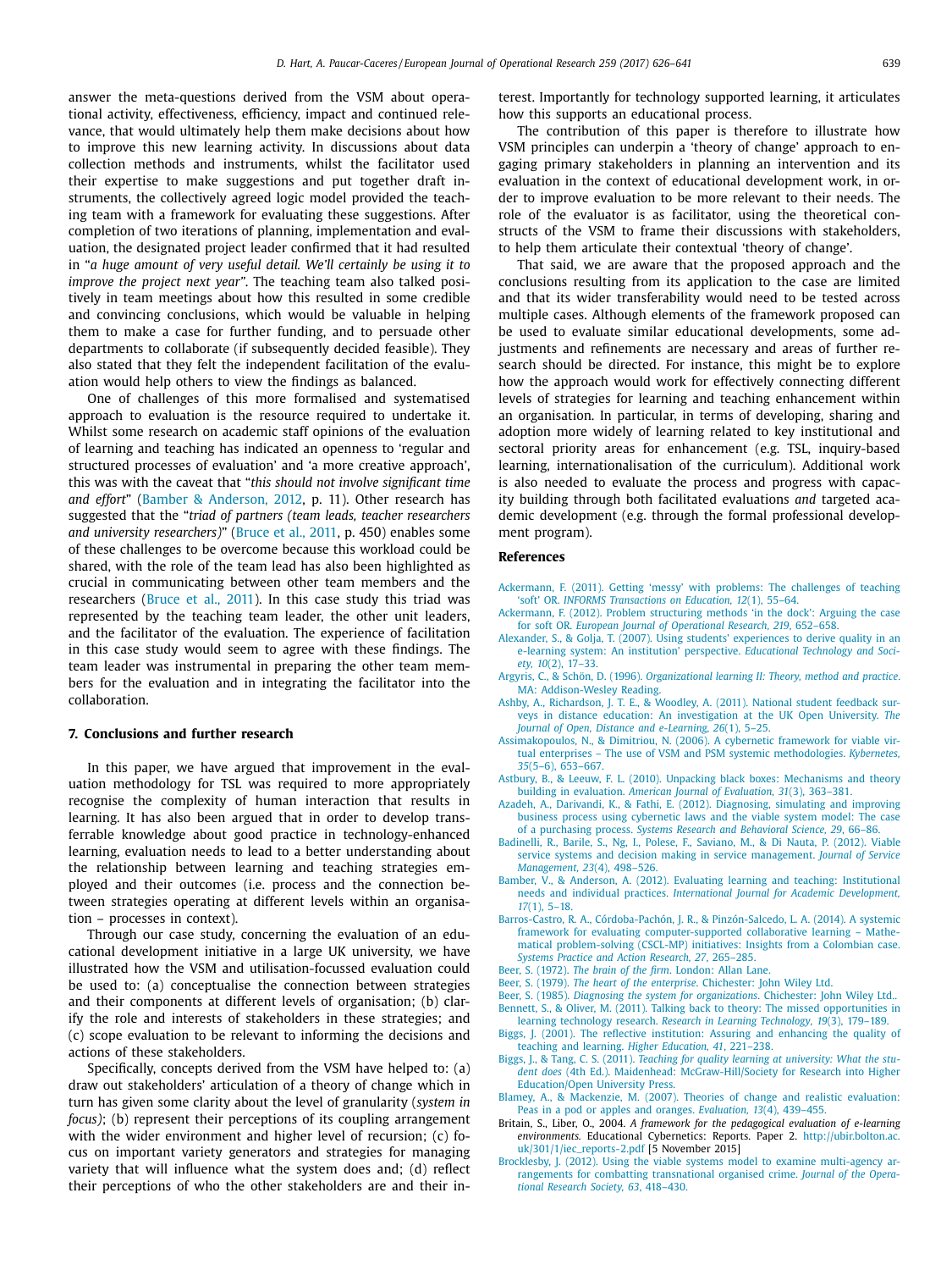<span id="page-14-0"></span>[Bruce,](http://refhub.elsevier.com/S0377-2217(16)30906-7/sbref0021) C. D., [Flynn,](http://refhub.elsevier.com/S0377-2217(16)30906-7/sbref0021) T., [&](http://refhub.elsevier.com/S0377-2217(16)30906-7/sbref0021) [Stagg-Peterson,](http://refhub.elsevier.com/S0377-2217(16)30906-7/sbref0021) S. (2011). Examining what we mean by collaboration in collaborative action research: A cross-case analysis. *Educational Action Research, 19*(4), 43–452.

Business, Innovation and Skills Committee. Presented to the Parliament by the Secretary of Date for Business, Innovation and skills in May 2016. Foreword by Jo Johnson, Minister of State for Universities and Science. (2016). *The teaching excellence framework: Assessing quality in higher education*. London: The Stationery Office [http://www.publications.parliament.uk/pa/cm201516/cmselect/cmbis/572/](http://www.publications.parliament.uk/pa/cm201516/cmselect/cmbis/572/572.pdf) 572.pdf [1 July 2016].

[Chen,](http://refhub.elsevier.com/S0377-2217(16)30906-7/sbref0023) H. T. (1990). *[Theory-driven](http://refhub.elsevier.com/S0377-2217(16)30906-7/sbref0023) evaluations*. CA: Sage: Newbury Park.

- [Churchman,](http://refhub.elsevier.com/S0377-2217(16)30906-7/sbref0024) C. W. (1971). *The design of [inquiring](http://refhub.elsevier.com/S0377-2217(16)30906-7/sbref0024) systems*. New York: Basic Books.
- [Clemens,](http://refhub.elsevier.com/S0377-2217(16)30906-7/sbref0025) R. (2009). [Environmental](http://refhub.elsevier.com/S0377-2217(16)30906-7/sbref0025) scanning and scenario planning: A 12 month perspective on applying the viable systems model to developing public sector foresight. *Systemic Practice and Action Research, 22*, 249–274.
- [Connell,](http://refhub.elsevier.com/S0377-2217(16)30906-7/sbref0026) J. P., [&](http://refhub.elsevier.com/S0377-2217(16)30906-7/sbref0026) [Kubisch,](http://refhub.elsevier.com/S0377-2217(16)30906-7/sbref0026) A. C. (1998). Applying a theory of change approach in fulbright. In K. Anderson, A. C. Kubisch, & J. P. Connell (Eds.), *New approaches to evaluating community initiatives: Theory, [measurement,](http://refhub.elsevier.com/S0377-2217(16)30906-7/sbref0026) and analysis: Vol. 2* (pp. 15–44). Washington D.C: The Aspen Institute.
- [Coryn,](http://refhub.elsevier.com/S0377-2217(16)30906-7/sbref0027) C. L. S., [Noakes,](http://refhub.elsevier.com/S0377-2217(16)30906-7/sbref0027) L., [Westine,](http://refhub.elsevier.com/S0377-2217(16)30906-7/sbref0027) C. D., [&](http://refhub.elsevier.com/S0377-2217(16)30906-7/sbref0027) [Scröter,](http://refhub.elsevier.com/S0377-2217(16)30906-7/sbref0027) D. C. (2011). A systematic review of [theory-driven](http://refhub.elsevier.com/S0377-2217(16)30906-7/sbref0027) evaluation practice from 1990–2009. *American Journal of Evaluation, 32*(2), 199–226.
- [Cox,](http://refhub.elsevier.com/S0377-2217(16)30906-7/sbref0028) M. J., [&](http://refhub.elsevier.com/S0377-2217(16)30906-7/sbref0028) [Marshall,](http://refhub.elsevier.com/S0377-2217(16)30906-7/sbref0028) G. (2007). Effects of ICT: Do we know what we should know? *Education and Information [Technologies,](http://refhub.elsevier.com/S0377-2217(16)30906-7/sbref0028) 12*(2), 59–70.
- [Davis,](http://refhub.elsevier.com/S0377-2217(16)30906-7/sbref0029) B., [&](http://refhub.elsevier.com/S0377-2217(16)30906-7/sbref0029) [Sumara,](http://refhub.elsevier.com/S0377-2217(16)30906-7/sbref0029) D. (2005). Complexity science and educational action research: Towards a pragmatics of [transformation.](http://refhub.elsevier.com/S0377-2217(16)30906-7/sbref0029) *Educational Action Research, 13*(3), 453–464.
- DBIS (Department of Business, Innovation and Skills). (2016). *Success as a knowledge economy: Teaching excellence, social mobility and student choice*. London: The Stationery Office https://www.gov.uk/government/uploads/system/uploads/ [attachment\\_data/file/523396/bis-16-265-success-as-a-knowledge-economy.pdf](https://www.gov.uk/government/uploads/system/uploads/attachment_data/file/523396/bis-16-265-success-as-a-knowledge-economy.pdf) [1 July 2016].
- De [Freitas,](http://refhub.elsevier.com/S0377-2217(16)30906-7/sbref0031) S., [Gibson,](http://refhub.elsevier.com/S0377-2217(16)30906-7/sbref0031) D., Du [Plessis,](http://refhub.elsevier.com/S0377-2217(16)30906-7/sbref0031) C., [Halloran,](http://refhub.elsevier.com/S0377-2217(16)30906-7/sbref0031) P., [Williams,](http://refhub.elsevier.com/S0377-2217(16)30906-7/sbref0031) E., [Ambrose,](http://refhub.elsevier.com/S0377-2217(16)30906-7/sbref0031) M., et [al.](http://refhub.elsevier.com/S0377-2217(16)30906-7/sbref0031) (2015). [Foundations](http://refhub.elsevier.com/S0377-2217(16)30906-7/sbref0031) of dynamic learning analytics: Using university student data to increase retention. *British Journal of Educational Technology, 46*(6), 1175–1188.
- [Devine,](http://refhub.elsevier.com/S0377-2217(16)30906-7/sbref0032) S. (2005). The viable systems model applied to a national system of innovation to inform policy [development.](http://refhub.elsevier.com/S0377-2217(16)30906-7/sbref0032) *Systemic Practice and Action Research, 18*, 491–517.
- [Dringus,](http://refhub.elsevier.com/S0377-2217(16)30906-7/sbref0033) L. P. (2012). Learning analytics considered harmful. *Journal of [Asynchronous](http://refhub.elsevier.com/S0377-2217(16)30906-7/sbref0033) Learning Networks, 16*(3), 87–100.
- [Ellis,](http://refhub.elsevier.com/S0377-2217(16)30906-7/sbref0034) R. A., [&](http://refhub.elsevier.com/S0377-2217(16)30906-7/sbref0034) [Goodyear,](http://refhub.elsevier.com/S0377-2217(16)30906-7/sbref0034) P. (2010). *Students' [experiences](http://refhub.elsevier.com/S0377-2217(16)30906-7/sbref0034) of e-learning in higher education: The ecology of sustainable innovation*. New York: Routledge.
- Espejo, R., & Gill, A. (1997). *The viable systems model as a framework for understanding organisations*. Phrontis Ltd. and Syncho Ltd. [http://www.phrontis.com/vsm.](http://www.phrontis.com/vsm.htm) htm [5 July 2016].
- [Espinosa,](http://refhub.elsevier.com/S0377-2217(16)30906-7/sbref0036) A., [Harnden,](http://refhub.elsevier.com/S0377-2217(16)30906-7/sbref0036) R., [&](http://refhub.elsevier.com/S0377-2217(16)30906-7/sbref0036) [Walker,](http://refhub.elsevier.com/S0377-2217(16)30906-7/sbref0036) J. (2008). A complexity approach to sustain[ability-Stafford](http://refhub.elsevier.com/S0377-2217(16)30906-7/sbref0036) Beer revisited. *European Journal of Operational Research, 197*(2), 636–651.
- [Espinosa,](http://refhub.elsevier.com/S0377-2217(16)30906-7/sbref0037) A., [&](http://refhub.elsevier.com/S0377-2217(16)30906-7/sbref0037) [Jackson,](http://refhub.elsevier.com/S0377-2217(16)30906-7/sbref0037) M. C. (2002). A systemic look at educational development programs: Two [perspectives](http://refhub.elsevier.com/S0377-2217(16)30906-7/sbref0037) on a recent Colombian experience. *Kybernetes, 31*(9/10), 1324–1335.
- [Espinosa,](http://refhub.elsevier.com/S0377-2217(16)30906-7/sbref0038) A., [&](http://refhub.elsevier.com/S0377-2217(16)30906-7/sbref0038) [Walker,](http://refhub.elsevier.com/S0377-2217(16)30906-7/sbref0038) J. (2013). Complexity management in practice: A viable system model intervention in an Irish [eco-community.](http://refhub.elsevier.com/S0377-2217(16)30906-7/sbref0038) *European Journal of Operational Research, 225*(1), 118–129.
- [Espinosa,](http://refhub.elsevier.com/S0377-2217(16)30906-7/sbref0039) A., [Reficco,](http://refhub.elsevier.com/S0377-2217(16)30906-7/sbref0039) E., [Martinez,](http://refhub.elsevier.com/S0377-2217(16)30906-7/sbref0039) A., [&](http://refhub.elsevier.com/S0377-2217(16)30906-7/sbref0039) [Gyzmán,](http://refhub.elsevier.com/S0377-2217(16)30906-7/sbref0039) D. (2015). A methodology for supporting strategy [implementation](http://refhub.elsevier.com/S0377-2217(16)30906-7/sbref0039) based on the VSM: A case study in a Latin-American multi-national. *European Journal of Operational Research, 240*, 202–212.
- [Fitch,](http://refhub.elsevier.com/S0377-2217(16)30906-7/sbref0040) D. (2007). A cybernetic evaluation of [organizational](http://refhub.elsevier.com/S0377-2217(16)30906-7/sbref0040) information systems. In B. Williams, & I. Ima (Eds.), *Systems concepts in evaluation: An expert anthology* (pp. 61–73). CA: Edge Press Point Reyes.
- [Franco,](http://refhub.elsevier.com/S0377-2217(16)30906-7/sbref0041) L. A., [&](http://refhub.elsevier.com/S0377-2217(16)30906-7/sbref0041) [Montibeller,](http://refhub.elsevier.com/S0377-2217(16)30906-7/sbref0041) G. (2010). Facilitated modelling in operational research. *European Journal of Operational Research, 205*, 489–500.
- [Fritz,](http://refhub.elsevier.com/S0377-2217(16)30906-7/sbref0042) J. (2011). Classroom walls that talk: Using online course activity data of successful students to raise self-awareness of [underperforming](http://refhub.elsevier.com/S0377-2217(16)30906-7/sbref0042) peers. *Internet and Higher Education, 14*, 89–97.
- [Funnell,](http://refhub.elsevier.com/S0377-2217(16)30906-7/sbref0043) S. C., [&](http://refhub.elsevier.com/S0377-2217(16)30906-7/sbref0043) [Rogers,](http://refhub.elsevier.com/S0377-2217(16)30906-7/sbref0043) P. J. (2011). *Purposeful program evaluation: Effective use of theories of change and logic models*. San Francisco: [Jossey-Bass.](http://refhub.elsevier.com/S0377-2217(16)30906-7/sbref0043)
- [Gibbs,](http://refhub.elsevier.com/S0377-2217(16)30906-7/sbref0044) G. (2010). *[Dimensions](http://refhub.elsevier.com/S0377-2217(16)30906-7/sbref0044) of quality*. New York: Higher Education Academy.
- [Greenbank,](http://refhub.elsevier.com/S0377-2217(16)30906-7/sbref0045) P. (2007). Utilising [collaborative](http://refhub.elsevier.com/S0377-2217(16)30906-7/sbref0045) forms of educational action research: Some reflections. *Journal of Further and Higher Education, 31*(2), 97– 108.
- [Gregory,](http://refhub.elsevier.com/S0377-2217(16)30906-7/sbref0046) A., [&](http://refhub.elsevier.com/S0377-2217(16)30906-7/sbref0046) [Miller,](http://refhub.elsevier.com/S0377-2217(16)30906-7/sbref0046) S. (2014). Using systems thinking to educate for [sustainability](http://refhub.elsevier.com/S0377-2217(16)30906-7/sbref0046) in a Business School. *Systems, 2*(3), 313–327.
- [Guba,](http://refhub.elsevier.com/S0377-2217(16)30906-7/sbref0047) E. G., [&](http://refhub.elsevier.com/S0377-2217(16)30906-7/sbref0047) [Lincoln,](http://refhub.elsevier.com/S0377-2217(16)30906-7/sbref0047) Y. S. (1989). *Fourth generation evaluation*. Newbury Park, CA: Sage [Publications.](http://refhub.elsevier.com/S0377-2217(16)30906-7/sbref0047)
- [Hardman,](http://refhub.elsevier.com/S0377-2217(16)30906-7/sbref0048) J., [&](http://refhub.elsevier.com/S0377-2217(16)30906-7/sbref0048) [Paucar-Caceres,](http://refhub.elsevier.com/S0377-2217(16)30906-7/sbref0048) A. (2011). A soft-systems methodology (SSM) based framework for evaluating managed learning environments. *Systems Practice and Action Research, 24*, 165–185.
- [Hart,](http://refhub.elsevier.com/S0377-2217(16)30906-7/sbref0049) D., [Diercks-O'Brien,](http://refhub.elsevier.com/S0377-2217(16)30906-7/sbref0049) G., [&](http://refhub.elsevier.com/S0377-2217(16)30906-7/sbref0049) [Powell,](http://refhub.elsevier.com/S0377-2217(16)30906-7/sbref0049) A. (2009). Exploring stakeholder engagement in impact evaluation planning in educational development work. *Evaluation, 15*(3), 285–306.
- [Harvey,](http://refhub.elsevier.com/S0377-2217(16)30906-7/sbref0050) L. (2002). [Evaluation](http://refhub.elsevier.com/S0377-2217(16)30906-7/sbref0050) for what. *Teaching in Higher Education, 1*(2), 123–146.
- [Harvey,](http://refhub.elsevier.com/S0377-2217(16)30906-7/sbref0051) L. (2003). Student feedback. *Quality in Higher [Education,](http://refhub.elsevier.com/S0377-2217(16)30906-7/sbref0051) 9*(1), 3–20.
- [Harvey,](http://refhub.elsevier.com/S0377-2217(16)30906-7/sbref0052) L. (2005). A history and critique of quality [evaluation](http://refhub.elsevier.com/S0377-2217(16)30906-7/sbref0052) in the UK. *Quality Assurance in Education, 13*(4), 263–276.
- [Harvey,](http://refhub.elsevier.com/S0377-2217(16)30906-7/sbref0053) L., [&](http://refhub.elsevier.com/S0377-2217(16)30906-7/sbref0053) [Williams,](http://refhub.elsevier.com/S0377-2217(16)30906-7/sbref0053) J. (2010a). Fifteen years of quality in higher [education.](http://refhub.elsevier.com/S0377-2217(16)30906-7/sbref0053) *Quality in Higher Education, 16*(1), 3–36.
- [Harvey,](http://refhub.elsevier.com/S0377-2217(16)30906-7/sbref0054) L., [&](http://refhub.elsevier.com/S0377-2217(16)30906-7/sbref0054) [Williams,](http://refhub.elsevier.com/S0377-2217(16)30906-7/sbref0054) J. (2010b). Fifteen years of quality in higher education (Part 2). *Quality in Higher [Education,](http://refhub.elsevier.com/S0377-2217(16)30906-7/sbref0054) 16*(2), 81–113.
- [Heaton-Shrestha,](http://refhub.elsevier.com/S0377-2217(16)30906-7/sbref0055) C., [May,](http://refhub.elsevier.com/S0377-2217(16)30906-7/sbref0055) S., [&](http://refhub.elsevier.com/S0377-2217(16)30906-7/sbref0055) [Burke,](http://refhub.elsevier.com/S0377-2217(16)30906-7/sbref0055) L. (2009). Student retention in higher education: What role for virtual learning [environments?](http://refhub.elsevier.com/S0377-2217(16)30906-7/sbref0055) *Journal of Further and Higher Education, 33*(1), 83–92.
- HEFCE, 2009. *Enhancing learning and teaching through the use of technology: A revised approach to HEFCE's strategy for e-learning.* http://www.hefce.ac.uk/media/ [hefce1/pubs/hefce/2009/0912/09\\_12.pdf](http://www.hefce.ac.uk/media/hefce1/pubs/hefce/2009/0912/09_12.pdf) [22 April 2014]
- Henderson, M., Selwyn, N., & Aston, R. (2015). What works and why? Student perceptions of 'useful' digital technology in university teaching and learning. *Studies in Higher Education*. doi[:10.1080/03075079.2015.1007946.](http://dx.doi.org/10.1080/03075079.2015.1007946)
- [Houston,](http://refhub.elsevier.com/S0377-2217(16)30906-7/sbref0058) D. (2007). TQM and higher education: A critical systems [perspective](http://refhub.elsevier.com/S0377-2217(16)30906-7/sbref0058) on fitness for purpose. *Quality in Higher Education, 13*(1), 3–17.
- [Houston,](http://refhub.elsevier.com/S0377-2217(16)30906-7/sbref0059) D. (2008a). Rethinking quality and [improvement](http://refhub.elsevier.com/S0377-2217(16)30906-7/sbref0059) in higher education. *Quality Assurance in Higher Education, 16*(1), 61–79.
- [Houston,](http://refhub.elsevier.com/S0377-2217(16)30906-7/sbref0060) D. (2008b). Systemic intervention in a university [department:](http://refhub.elsevier.com/S0377-2217(16)30906-7/sbref0060) Reflections on arrested action research. *Systems Practice and Action Research, 21*, 133– 152.
- [Houston,](http://refhub.elsevier.com/S0377-2217(16)30906-7/sbref0061) D., [Robertson,](http://refhub.elsevier.com/S0377-2217(16)30906-7/sbref0061) T., [&](http://refhub.elsevier.com/S0377-2217(16)30906-7/sbref0061) [Prebble,](http://refhub.elsevier.com/S0377-2217(16)30906-7/sbref0061) T. (2008). Exploring quality in a university [department:](http://refhub.elsevier.com/S0377-2217(16)30906-7/sbref0061) Perspectives and meanings. *Quality in Higher Education, 14*(3), 209–223.
- [Houston,](http://refhub.elsevier.com/S0377-2217(16)30906-7/sbref0062) D., [&](http://refhub.elsevier.com/S0377-2217(16)30906-7/sbref0062) [Paewal,](http://refhub.elsevier.com/S0377-2217(16)30906-7/sbref0062) S. (2013). [Knowledge,](http://refhub.elsevier.com/S0377-2217(16)30906-7/sbref0062) power and meanings shaping quality assurance in higher education: A systemic critique. *Quality in Higher Education, 19*(3), 261–282.
- [Hummelbrunner,](http://refhub.elsevier.com/S0377-2217(16)30906-7/sbref0063) R. (2011). Systems thinking and evaluation. *Evaluation, 17*(4), 395–403.
- [Imam,](http://refhub.elsevier.com/S0377-2217(16)30906-7/sbref0064) I., [LaGoy,](http://refhub.elsevier.com/S0377-2217(16)30906-7/sbref0064) A., [&](http://refhub.elsevier.com/S0377-2217(16)30906-7/sbref0064) [Williams,](http://refhub.elsevier.com/S0377-2217(16)30906-7/sbref0064) B. (2007). [Introduction.](http://refhub.elsevier.com/S0377-2217(16)30906-7/sbref0064) In B. Williams, & I. Imam (Eds.), *Systems concepts in evaluation: An expert anthology* (pp. 3–10). CA: Edge Press Point Reyes.
- Jacobs, G. (2016). 'A guided walk in the woods': Boundary crossing in a collaborative action research project. *Educational Action Research*. doi:10.1080/09650792.2016. 1203344. [Published online: 07 Jul 2016.](http://dx.doi.org/10.1080/09650792.2016.1203344)
- [Johnes,](http://refhub.elsevier.com/S0377-2217(16)30906-7/sbref0066) J. (2014). [Operational](http://refhub.elsevier.com/S0377-2217(16)30906-7/sbref0066) research in education. *European Journal of Operational Research, 243*, 683–696.
- [Julian,](http://refhub.elsevier.com/S0377-2217(16)30906-7/sbref0067) D. A., [Jones,](http://refhub.elsevier.com/S0377-2217(16)30906-7/sbref0067) A., [&](http://refhub.elsevier.com/S0377-2217(16)30906-7/sbref0067) [Deyo,](http://refhub.elsevier.com/S0377-2217(16)30906-7/sbref0067) D. (1995). Open systems evaluation and the logic model: [Programme](http://refhub.elsevier.com/S0377-2217(16)30906-7/sbref0067) planning and evaluation tools. *Evaluation and Program Planning, 18*(4), 333–341.
- [Kember,](http://refhub.elsevier.com/S0377-2217(16)30906-7/sbref0068) D. (2002). Long-term outcomes of [educational](http://refhub.elsevier.com/S0377-2217(16)30906-7/sbref0068) action research projects. *Educational Action Research, 10*(1), 83–103.
- [Kim,](http://refhub.elsevier.com/S0377-2217(16)30906-7/sbref0069) S. W., [&](http://refhub.elsevier.com/S0377-2217(16)30906-7/sbref0069) [Lee,](http://refhub.elsevier.com/S0377-2217(16)30906-7/sbref0069) M. G. (2008). Validation of an [evaluation](http://refhub.elsevier.com/S0377-2217(16)30906-7/sbref0069) model for learning management systems. *Journal of Computer Assisted Learning, 24*, 284–294.
- [Kinloch,](http://refhub.elsevier.com/S0377-2217(16)30906-7/sbref0070) P., [Francis,](http://refhub.elsevier.com/S0377-2217(16)30906-7/sbref0070) H., [Francis,](http://refhub.elsevier.com/S0377-2217(16)30906-7/sbref0070) M., [&](http://refhub.elsevier.com/S0377-2217(16)30906-7/sbref0070) [Taylor,](http://refhub.elsevier.com/S0377-2217(16)30906-7/sbref0070) M. (2009). Supporting crime detection and operational planning with soft systems [methodology](http://refhub.elsevier.com/S0377-2217(16)30906-7/sbref0070) and viable systems model. *Systems Research and Behavioral Science, 26*, 3–14.
- [Kirkwood,](http://refhub.elsevier.com/S0377-2217(16)30906-7/sbref0071) A., [&](http://refhub.elsevier.com/S0377-2217(16)30906-7/sbref0071) [Price,](http://refhub.elsevier.com/S0377-2217(16)30906-7/sbref0071) L. (2014). [Technology-enhanced](http://refhub.elsevier.com/S0377-2217(16)30906-7/sbref0071) learning and teaching in higher education: What is 'enhanced' and how do we know? A critical literature review. *Learning, Media and Technology, 39*(1), 6–36.
- [Kolb,](http://refhub.elsevier.com/S0377-2217(16)30906-7/sbref0072) D. A. (1984). *[Experiential](http://refhub.elsevier.com/S0377-2217(16)30906-7/sbref0072) learning: Experience as the source of learning and development*. New Jersey: Prentice Hall Inc.
- [Lee,](http://refhub.elsevier.com/S0377-2217(16)30906-7/sbref0073) N. (2014). Systems models in [educational](http://refhub.elsevier.com/S0377-2217(16)30906-7/sbref0073) research: A review and realignment in the context of curriculum. *Studies in Higher Education, 40*(10), 1844– 1858.
- [Marks-Maran,](http://refhub.elsevier.com/S0377-2217(16)30906-7/sbref0074) D. (2015). Educational research methods for researching innovations in teaching, learning and [assessment:](http://refhub.elsevier.com/S0377-2217(16)30906-7/sbref0074) The nursing lecturer as researcher. *Nurse Education in Practice, 15*(6), 72–479.
- [Mason,](http://refhub.elsevier.com/S0377-2217(16)30906-7/sbref0075) P., [&](http://refhub.elsevier.com/S0377-2217(16)30906-7/sbref0075) [Barnes,](http://refhub.elsevier.com/S0377-2217(16)30906-7/sbref0075) M. (2007). [Constructing](http://refhub.elsevier.com/S0377-2217(16)30906-7/sbref0075) theories of change: Methods and sources. *Evaluation, 13*(2), 151–170.
- [Mayne,](http://refhub.elsevier.com/S0377-2217(16)30906-7/sbref0076) J. (2012). [Contribution](http://refhub.elsevier.com/S0377-2217(16)30906-7/sbref0076) analysis: Coming of age. *Evaluation, 18*(3), 270–280.
- [McFadyan,](http://refhub.elsevier.com/S0377-2217(16)30906-7/sbref0077) L. P., [&](http://refhub.elsevier.com/S0377-2217(16)30906-7/sbref0077) [Dawson,](http://refhub.elsevier.com/S0377-2217(16)30906-7/sbref0077) S. (2012). Numbers are not enough: Why e-learning analytics failed to inform an [institutional](http://refhub.elsevier.com/S0377-2217(16)30906-7/sbref0077) strategic plan. *Educational Technology and Society, 15*(3), 149–163.
- [Midgley,](http://refhub.elsevier.com/S0377-2217(16)30906-7/sbref0078) G. (2000). *Systemic intervention: Philosophy, [methodology](http://refhub.elsevier.com/S0377-2217(16)30906-7/sbref0078) and practice*. New York: Kluwer Academic.
- [Midgley,](http://refhub.elsevier.com/S0377-2217(16)30906-7/sbref0079) G. (2007). Systems thinking for [evaluation.](http://refhub.elsevier.com/S0377-2217(16)30906-7/sbref0079) In B. Williams, & I. Imam (Eds.), *Systems concepts in evaluation: An expert anthology* (pp. 11–29). CA: Edge Press Point Reves.
- [Mogus,](http://refhub.elsevier.com/S0377-2217(16)30906-7/sbref0080) A. M., [Djurdjeviv,](http://refhub.elsevier.com/S0377-2217(16)30906-7/sbref0080) I., [&](http://refhub.elsevier.com/S0377-2217(16)30906-7/sbref0080) [Suvak,](http://refhub.elsevier.com/S0377-2217(16)30906-7/sbref0080) N. (2012). The impact of student activity in a virtual learning [environment](http://refhub.elsevier.com/S0377-2217(16)30906-7/sbref0080) on their final mark. *Active Learning in Higher Education, 13*(3), 177–189.
- [Nair,](http://refhub.elsevier.com/S0377-2217(16)30906-7/sbref0081) C. S., [Adams,](http://refhub.elsevier.com/S0377-2217(16)30906-7/sbref0081) P., [&](http://refhub.elsevier.com/S0377-2217(16)30906-7/sbref0081) [Mertova,](http://refhub.elsevier.com/S0377-2217(16)30906-7/sbref0081) P. (2008). Student [Engagement:](http://refhub.elsevier.com/S0377-2217(16)30906-7/sbref0081) The key to improving survey response rates. *Quality in Higher Education, 14*(3), 225–232.
- [Oliver,](http://refhub.elsevier.com/S0377-2217(16)30906-7/sbref0082) M. (2011). [Technological](http://refhub.elsevier.com/S0377-2217(16)30906-7/sbref0082) determinism in educational technology research: Some alternative ways of thinking about the relationship between learning and technology. *Journal of Computer Assisted Learning, 27*, 373–384.
- [Patton,](http://refhub.elsevier.com/S0377-2217(16)30906-7/sbref0083) M. Q. (1986). *[Utilization-focussed](http://refhub.elsevier.com/S0377-2217(16)30906-7/sbref0083) evaluation*. Newbury Park, CA: Sage Publications, Inc..
- [Patton,](http://refhub.elsevier.com/S0377-2217(16)30906-7/sbref0084) M. Q. (1994). [Developmental](http://refhub.elsevier.com/S0377-2217(16)30906-7/sbref0084) evaluation. *Evaluation Practice, 15*(3), 311–339. [Patton,](http://refhub.elsevier.com/S0377-2217(16)30906-7/sbref0085) M. Q. (2012). *Essentials of [utilization-focused](http://refhub.elsevier.com/S0377-2217(16)30906-7/sbref0085) evaluation*. Thousand Oaks: Sage Publications, Inc..
- [Pawson,](http://refhub.elsevier.com/S0377-2217(16)30906-7/sbref0086) R., [&](http://refhub.elsevier.com/S0377-2217(16)30906-7/sbref0086) [Tilley,](http://refhub.elsevier.com/S0377-2217(16)30906-7/sbref0086) N. (1997). *Realistic evaluation*. London: Sage [Publications](http://refhub.elsevier.com/S0377-2217(16)30906-7/sbref0086) Ltd..
- [Pawson,](http://refhub.elsevier.com/S0377-2217(16)30906-7/sbref0087) R. (2006). *[Evidence-based](http://refhub.elsevier.com/S0377-2217(16)30906-7/sbref0087) policy: A realist perspective*. London: Sage Publications Ltd..
- [Picciano,](http://refhub.elsevier.com/S0377-2217(16)30906-7/sbref0088) A. C. (2012). The evolution of big data and learning analytics in American higher education. *Journal of [Asynchronous](http://refhub.elsevier.com/S0377-2217(16)30906-7/sbref0088) Learning Networks, 16*(3), 9–20.